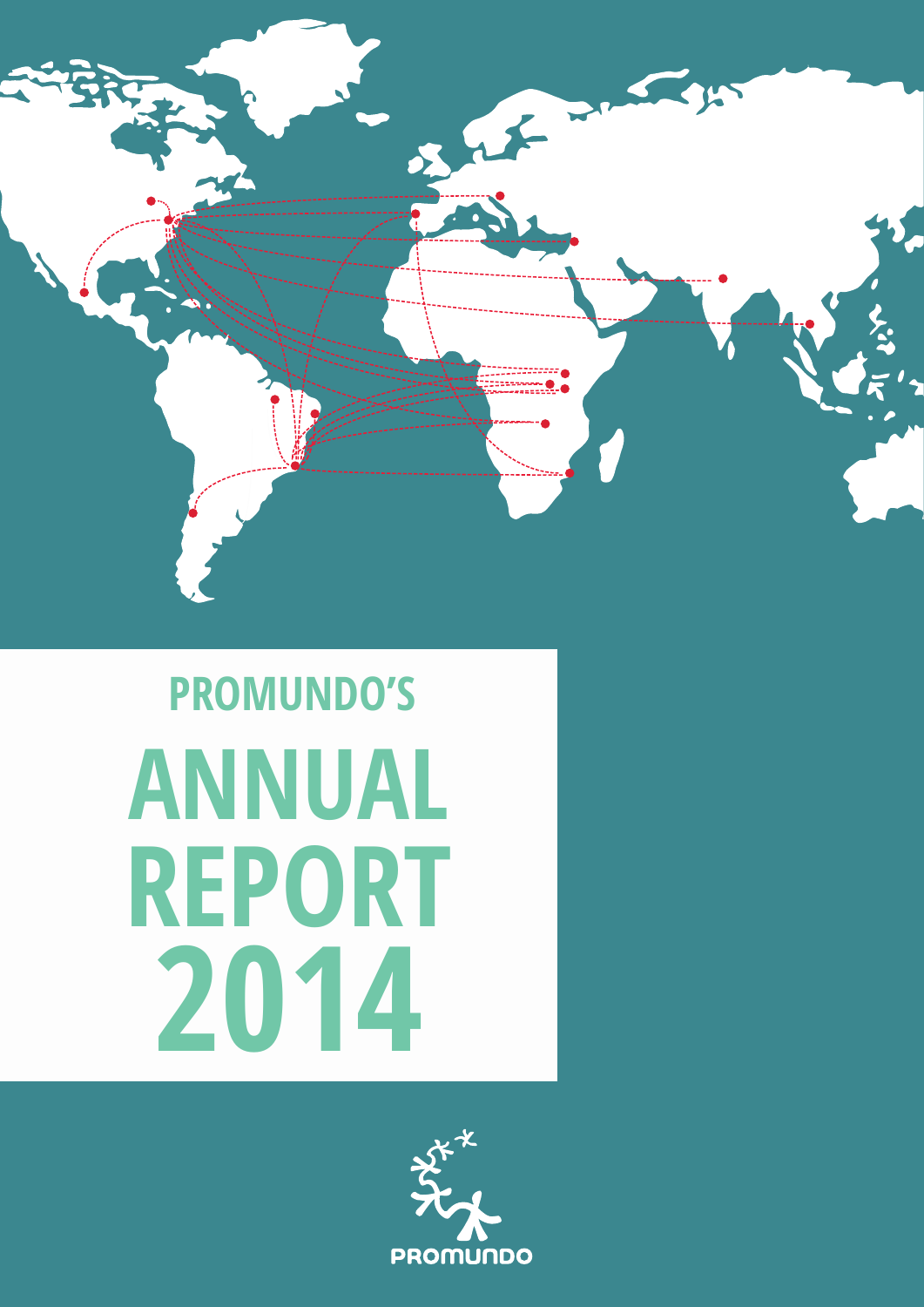# **OUR TEAM**

# **BraZIl**

## **Leadership**

Tatiana Moura EXECUTIVE DIRECTOR

### **Programs**

Marco Aurélio Martins Executive Coordinator

Vanessa Fonseca Coordinator of Programas

Danielle Lopes COORDINATOR OF PROJECTS

Linda Cerqueira COORDINATOR OF PROJECTS

Milena do Carmo PROJECTS ASSISTANT

Norma Sá PROJECTS ASSISTANT

ALICE TAYLOR **CONSULTANT** 

**JEFERSON SCARIO CONSULTANT** 

MARY ROBBINS **CONSULTANT** 

## **Research**

MÁRCIO SEGUNDO Research and Evaluation Coordinator

Danielle Araújo **RESEARCHER** 

João Dutra **CONSULTANT** 

Marco Antonio Salustiano **CONSULTANT** 

MIGUEL GOMES **CONSULTANT** 

### **Communications**

Leticia Serafim Communications Coordinator

Mohara Valle **CONSULTANT** 

#### **Finance and Administration**

Rosemeri Orth Administrative and Financial Coordinator

Ceiça Alcoforado Administrative and Financial Analyst

Amanda Guimarães Executive Assistant

# **UNITED STATES**

#### **Leadership**

Gary Barker INTERNATIONAL DIRECTOR

#### **Programs**

Giovanna Lauro Deputy Director, International Programs

ANDREW LEVACK Deputy Director, U.S. Programs

Joseph Vess Senior Program Officer

JANE KATO-WALLACE Program Officer

Ruti Levtov PROGRAM OFFICER

**KATE DOYLE** PROGRAM OFFICER

Veronica Brown Research and Programs Intern

#### **Communications**

Alexa Hassink Communications Officer, Program **Associate** 

Nina Ford Communications Assistant

Tatiana Elghossain Communications and Media Intern

### **Finance and Administration**

Richard Boriskin Finance and Operations Director Terri Merz **OFFICE MANAGER** 

Bullaii Cisse Finance Associate

ZENA WUBNEH Finance Assistant

#### **Senior Fellows**

Michael Kaufman SENIOR FELLOW

Shereen El Feki Senior Fellow

# **EUROPE**

### **Research**

Tatiana Moura Researcher

Sílvia Roque Researcher

Teresa Maneca Lima **RESEARCHER** 

### **Communications**

Sofia José Santos Media and Communications Coordinator, Researcher

## **GREAT LAKES**

#### **Programs**

Henny Slegh Great Lakes Africa Regional Representative

Emily Fischer Rwanda Program Manager

# www.promundoglobal.org www.promundo.org.br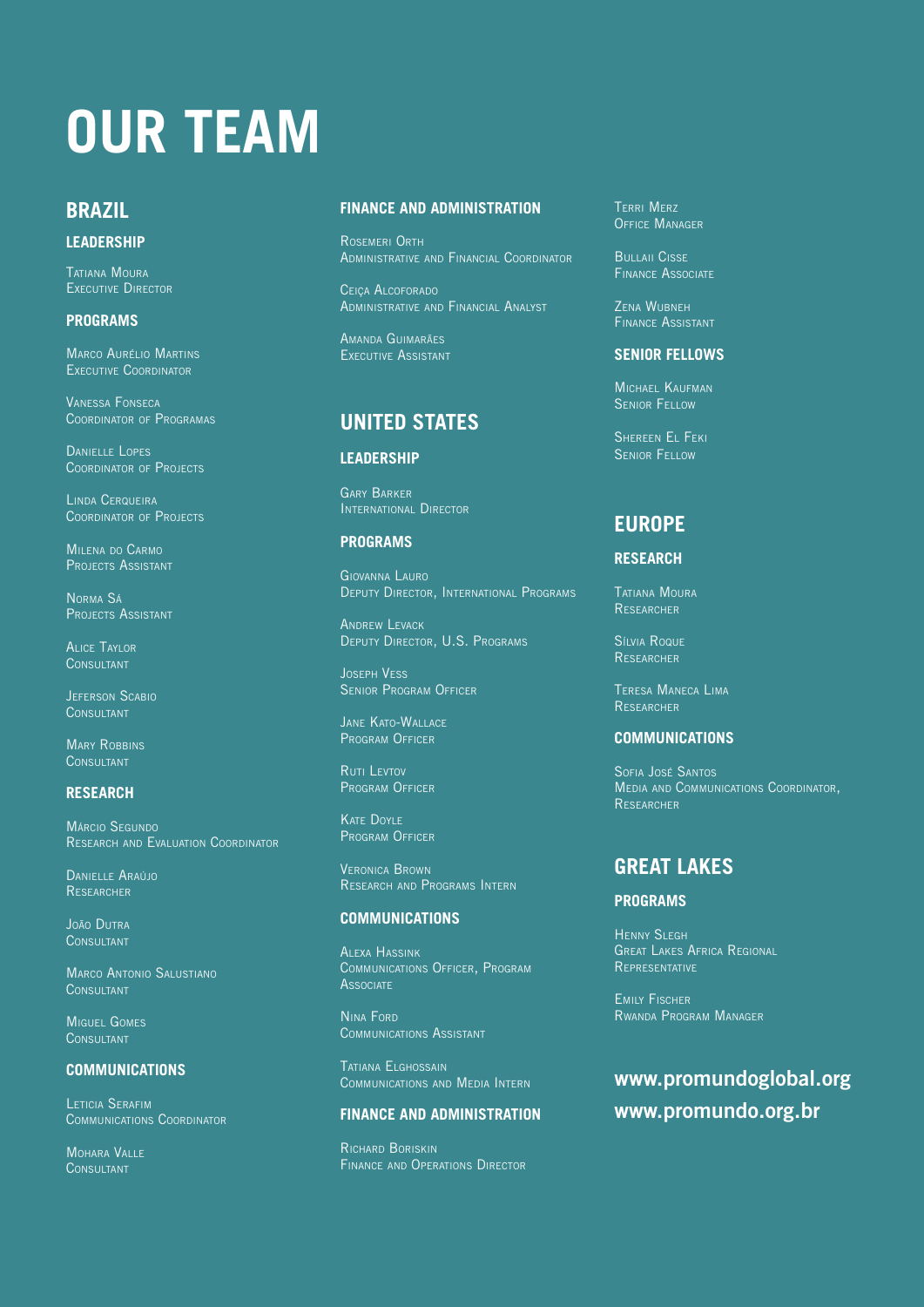# Letter from the Directors

# **2014: A Focus on Remembrance, Commemoration & Advocacy**

# By Gary Barker & Tatiana Moura

**2** 014 was a year for commemoration and remembrance across our offices: 20 vears since the Rwandan genocide, 20 years since the revolutionary Programme of Action from the International Conference on Population and Development (ICPD) in Cairo, 20 years since the end of apartheid in South Africa, 30 years since the end of the military dictatorship in Brazil, and 40 years since the end of the dictatorship in Portugal. Much of the world had its eyes on Brazil and the FIFA World Cup.

Our eyes were on the need to complete the gender equality revolution that Cairo and the feminist movement inspired—and to build and strengthen the peace with justice that these events remind us of.

Our partnerships reached more than 20 countries and involved new sectors, including engaging men as allies in gender equality in agricultural development and in maternal, newborn, and child health, as well as in engaging men as allies in ending child marriage and sexual exploitation, in supporting early childhood development and in peace and security.

The global MenCare campaign launched in 2012 reached 30 countries and was heralded as a model of success at the Clinton Global Initiative annual meeting in September 2014. The campaign is beginning to have an impact at the policy level with new governmental initiatives to include men as partners in maternal, newborn, and child health and in caregiving.

We formalized our offices in Portugal and

Rwanda and started direct work in the United States on engaging men and boys to promote gender equality and prevent violence. We were coorganizers of the historic Second MenEngage Global Symposium on Men and Boys for Gender Justice in Delhi, India in November 2014. At that meeting, more than 1,100 participants from around the world – representing women's rights, youth, LGBT, and engaging men organizations – affirmed a common cause in promoting equality and ending violence. The participants affirmed that this movement requires all of us – women, men, girls, boys – to be united in working to achieve the platform of rights that Cairo, and Beijing, laid out.

In 2015, Promundo will turn 18 – a symbolic rite of passage. Our commemoration and remembrance for 2014 is a focus on advocacy and activism. Our goal is to make real, lasting, and mature the change that the gender equality revolution promises – and which we have been part of for 17 years.

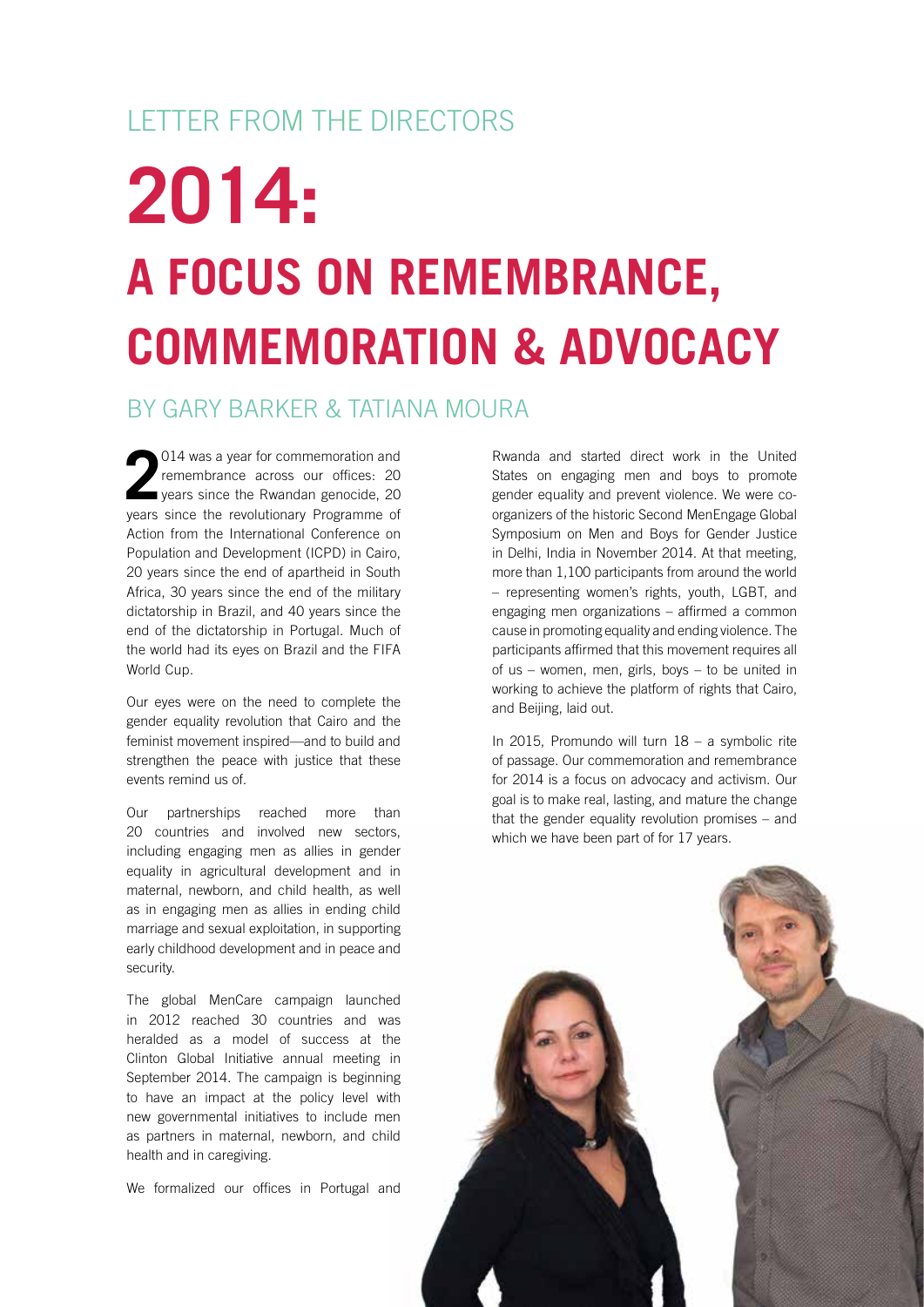# **PROMUNDO BY THE NUMBERS\***



# **250,000 young men and women reached with actions to reduce gender-based violence\*\***

**promundoglobal.org/program-h**

# **100% increase in social media reach in 1 year**





**Profiled by the media 50+ times in PBS, TIME, Reuters, Forbes, O Globo and more…**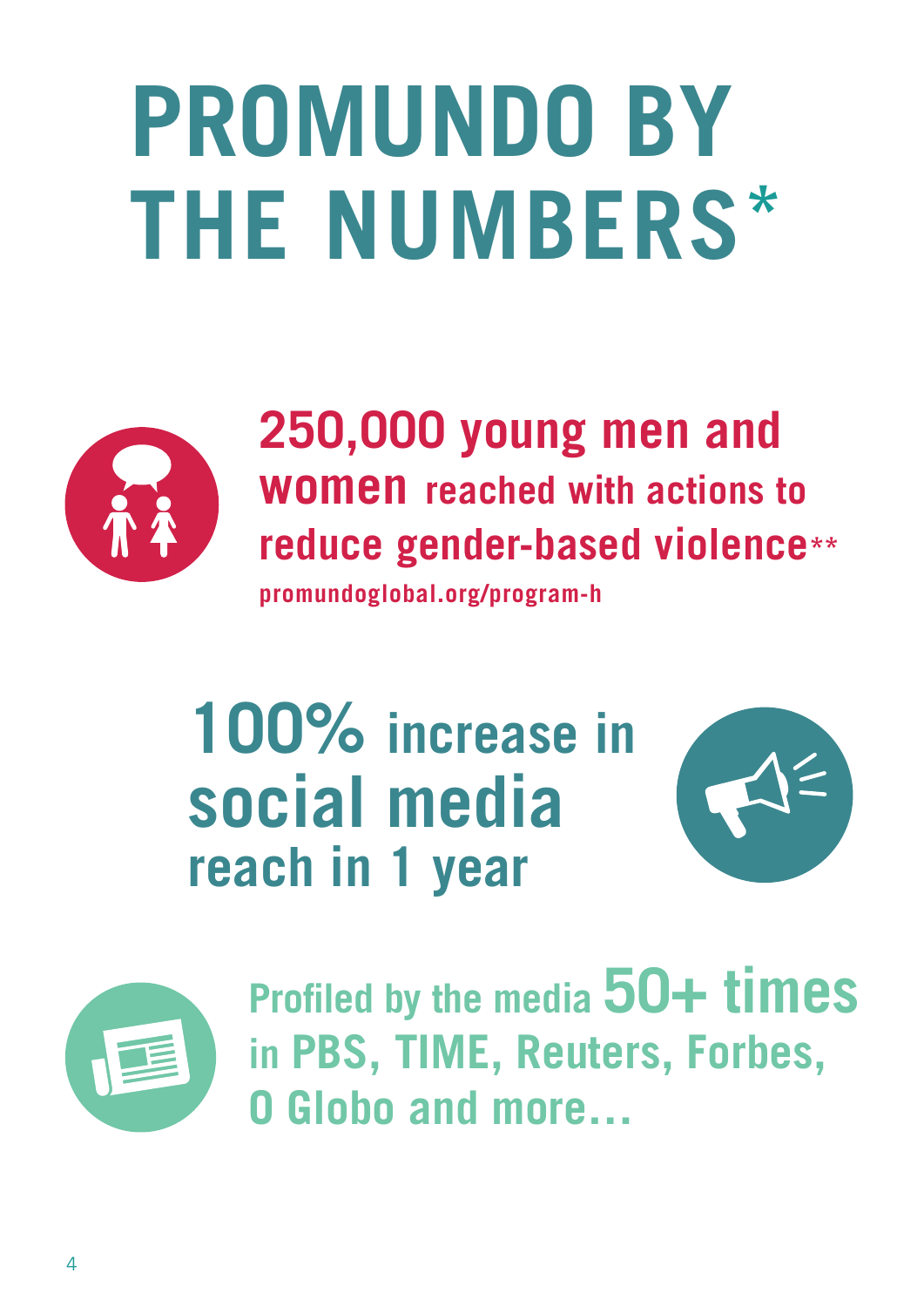# **400 health care workers trained in Rwanda and Brazil**

**promundoglobal.org/mencareplus**



**50,000 fathers in 10 countries empowered to become better parents\*\* promundoglobal.org/program-p**

# **200,000 households with men's increased support for women's economic empowerment\*\***



**promundoglobal.org/journeys-of-transformation**



# **Increased safety and security of 130,000 children and adolescents**

**promundoglobal.org/violence-free-childhood**

**100,000 individuals reached to prevent commercial sexual exploitation of children and adolescents\*\* promundoglobal.org/its-exploitation**

> \*Estimates of total reach by Promundo and partners \*\*Promundo's total numbers to date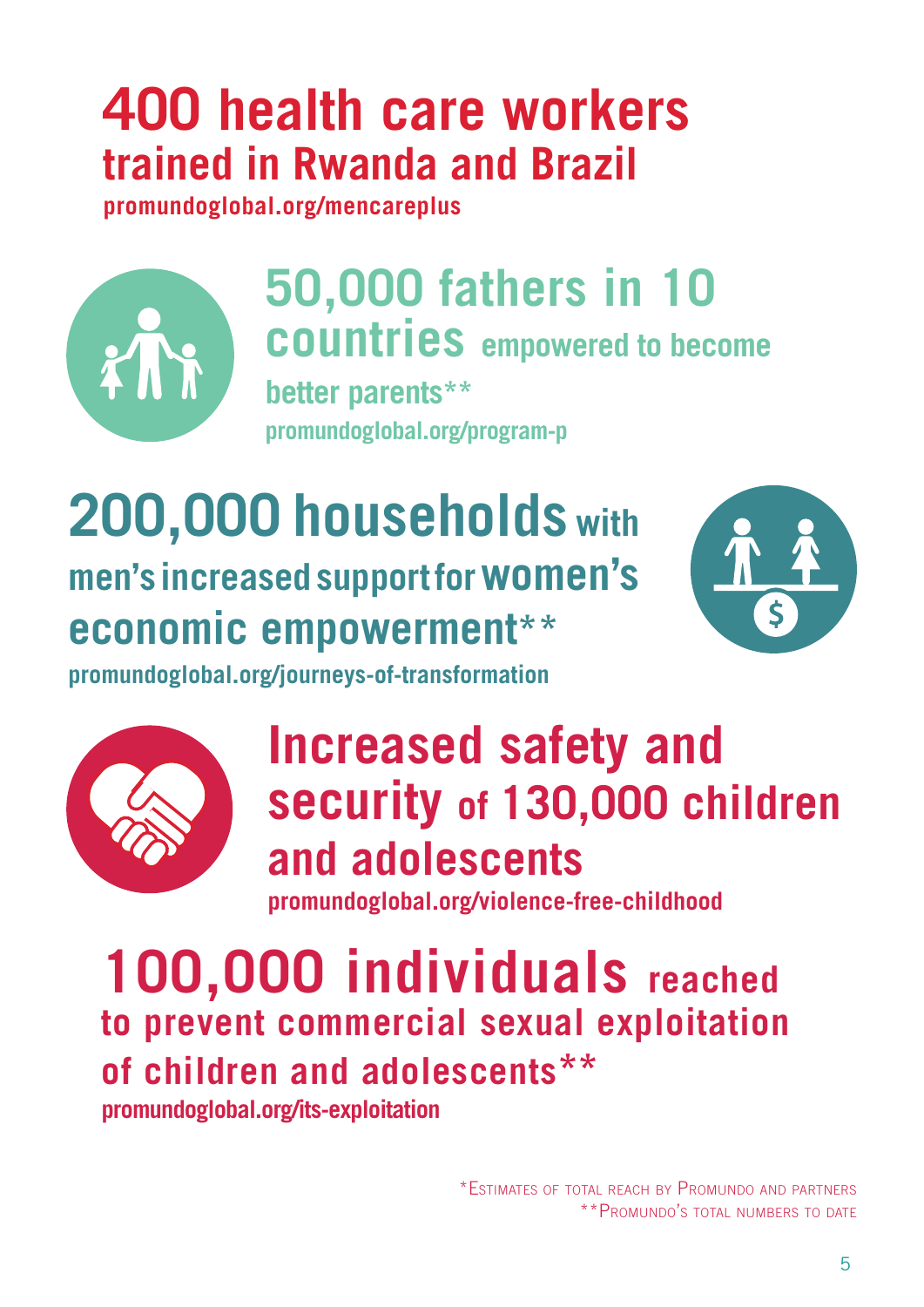# **2014 AROUND T**

### **PITTSBURGH, USA**

Promundo collaborated to launch "Manhood 2.0." a cluster-randomized trial of a community-based,

gender-transformative program (based on our Program H initiative) that will promote healthy masculinity and prevent sexual violence and adolescent relationship abuse among African American adolescent men.

#### **NEW YORK, USA**

International Director Gary Barker spoke at the 2014 Annual Meeting of the Clinton Global Initiative (CGI), asking private corporations to offer paid paternity leave as a key part of their family leave policies.

### **COIMBRA, PORTUGAL**

Promundo opened its doors in Europe with a new office in Coimbra, Portugal, at the University of Coimbra. In 2014, Promundo and the Center for Social Studies of the University of Coimbra organized a series of gender-transformative workshops in Portuguese high schools, sensitizing students to the importance of preventing gender-based violence and engaging men as allies.

### **WASHINGTON, DC, USA**

"Becoming Papa," a half-hour documentary about Promundo's work in Brazil, premiered on PBS-To The **Contrary** 

#### **EL SALVADOR**

In El Salavor, Promundo conducted workshops with high schools students on **Programs H and M**, and it facilitated the elaboration of a campaign to prevent violence against women.

#### **PARÁ AND MARANHÃO, BRAZIL**

Promundo conducted field research in 2014 to better understand the attitudes practices, and implications of child and adolescent marriages in Brazil.

## **MARANHÃO, BRAZIL**

Promundo launched the Agent M Manual, created in partnership with Plan International Brazil, which is geared toward youth facilitators to enable them to discuss and engage their peers in actions to promote gender equality.

#### **PERNAMBUCO, BRAZIL**

Promundo, with Instituto Papai, led awareness-raising workshops on women's economic empowerment in urban areas of Recife, mobilizing men and women through a football championship.

#### **RIO DE JANEIRO, BRAZIL**

Promundo and MenCare+ partners in Rwanda and Brazil reached approximately 3,500 young men and women in group education and community activism, 2,300 couples in fatherhood groups, 429 men through counseling, and 40,000 individuals with campaign initiatives on gender equality, increasing men's participation in caregiving and achieving sexual and reproductive health and rights.

#### **RIO DE JANEIRO, BRAZIL**

The "Shameless" Campaign ("Campanha Sem Vergonha") encourages high school students to question norms around sexuality, HIV and AIDS, and gender equality in schools and to develop their own youth-inspired campaigns. In 2014, Shameless was expanded to new schools in Rio de Janeiro and has reached 9,000 students since its launch.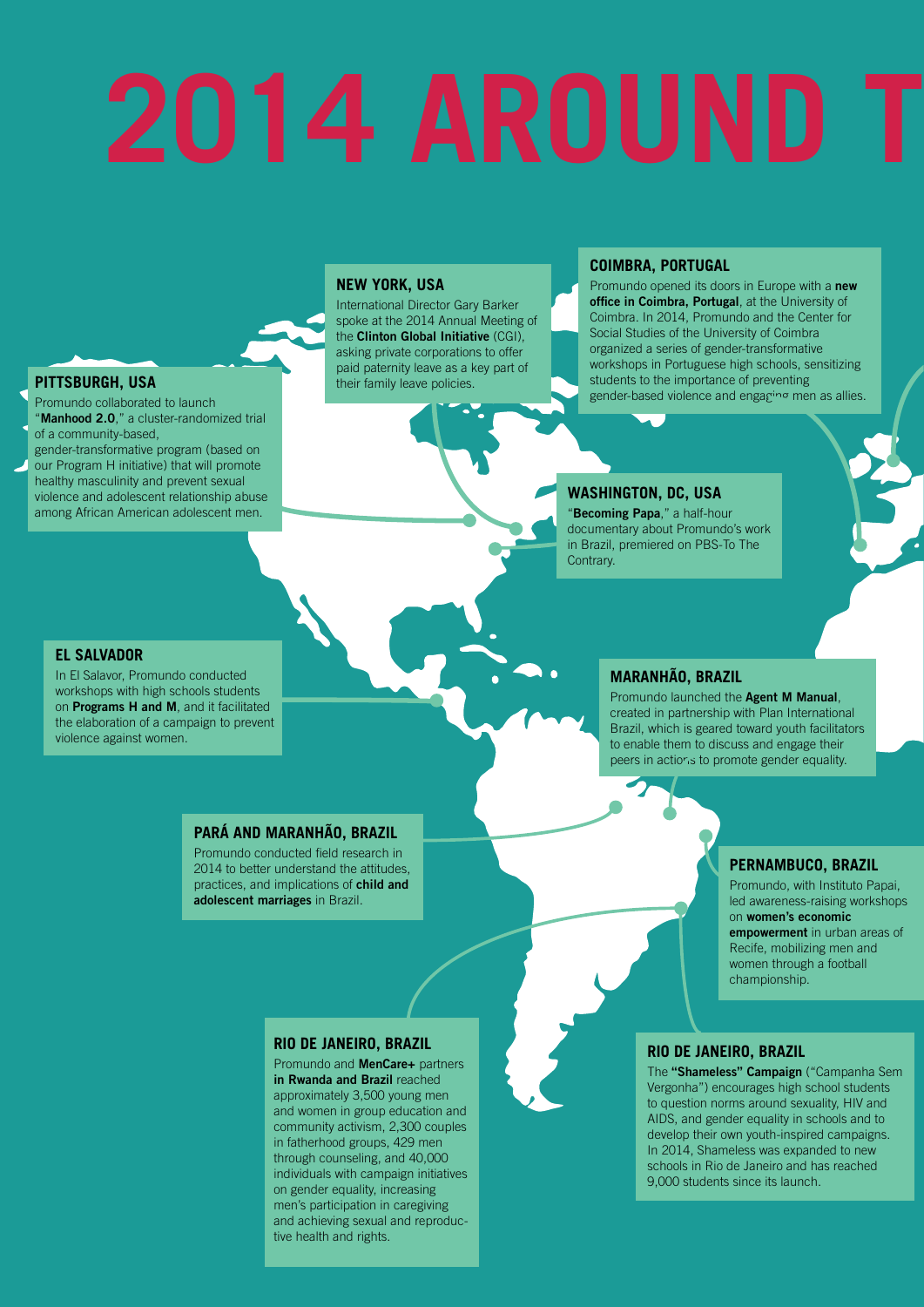# **HE WORLD**

#### **LONDON, UK**

During the Global Summit to End Sexual Violence in Conflict, the International Center for Research on Women (ICRW) and Promundo released a new report, *The Making of Sexual Violence*, on the prevalence of rape and sexual violence in five countries (Chile, Croatia, India, Mexico and Rwanda) as an advocacy tool for raising awareness about the need to include men in violence prevention.

#### **BEIRUT, LEBANON**

With support from the *inaugural* Womanity Award, Promundo began a 3-year partnership with ABAAD to adapt, deploy, and evaluate Program H in Lebanon to promote equitable gender norms with young men in refugee camps.

## **AGRA, INDIA**

Promundo led formative research to develop *A More Equal Future*, an initiative with World Vision to engage fathers, daughters, and families to change norms that support child marriage.

## **NEW DELHI, INDIA**

Promundo joined more than 1,200 gender equality experts, advocates, researchers, and individuals from 94 countries for the 2nd MenEngage Global Symposium.

#### **CAMBODIA**

In partnership with WorldFish, Promundo conducted trainings to promote gender equality in aquatic agricultural development work.

#### **NORTH AND SOUTH KIVU, DRC**

Promundo and Sonke Gender Justice released complete results from the International Men and Gender Equality Survey (IMAGES) in eastern DRC, revealing high levels of gender-based violence and the continuing effects of conflict on couple and family relations.

## **RWANDA**

More than 3,000 young men and women aged 18-24 participated in gender-transformative group education adapted in Rwanda in 2014 from Promundo's Programs H and M, implemented by the Rwanda Men's Resource Center.

#### **ZAMBIA**

Promundo conducted **trainings with** WorldFish to integrate gender-transformative approaches into its aquatic agricultural development work.

#### **MAPUTO, MOZAMBIQUE**

Data collection began for the study *Trajectories of Non-Violent Masculinities*, which will investigate how violent and non-violent masculinities are forged – and can be prevented - in post-conflict and high-violence contexts in Maputo and Rio de Janeiro, Brazil

#### **BURUNDI**

Promundo received funding from the World Bank to conduct a randomized controlled trial of its Journeys of **Transformation** initiative to engage men in women's economic empowerment in Burundi.

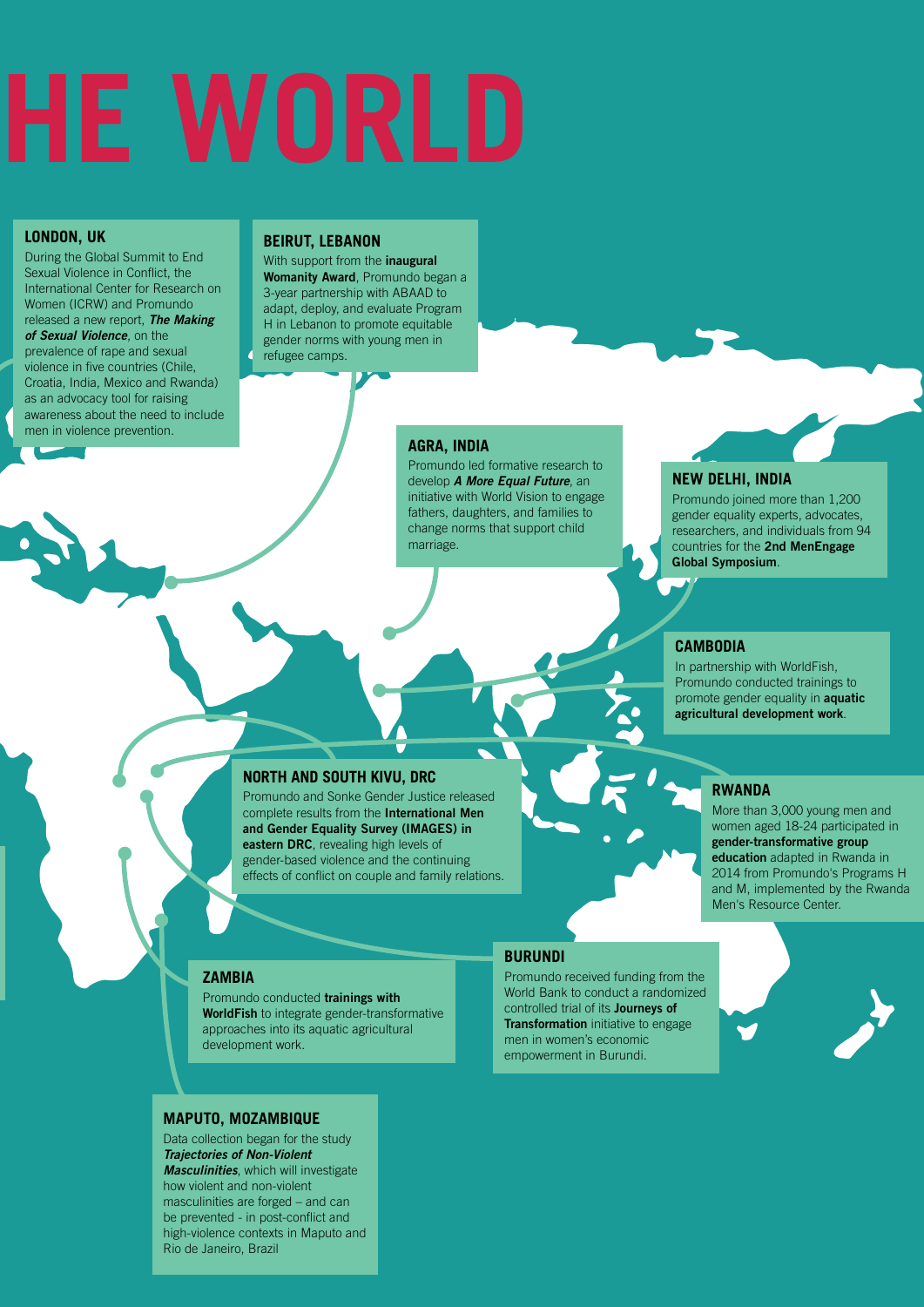

# **"Play More" Campaign Builds Ties with Respect for Education**

Not only is playtime an opportunity for the exchange of affection and trust between parents and their children, but it is also often a space for perpetuating gender norms that promote inequalities between boys and girls. As such, playing can also be a key time to challenge and deconstruct such dynamics. In 2014, Promundo launched the *Play More* (Brincar+) campaign, using the concept of game playing as a way to prevent violence against children and adolescents and to promote equal education between boys and girls.

The campaign has reached four communities across Rio de Janeiro, disseminating messages to promote education and provide alternatives to physical and humiliating punishment among parents and community stakeholders using diverse materials and events, from a kite-flying workshop to memory games for adults. The campaign is estimated to have reached approximately 2,000 children and adults.



*I would like to work less and have more time to spend with my six children." – Mother and resident, Cidade de Deus, Rio de Janeiro*

# **SPOTLIGHT ON PLAY:**

- **Nearly 400 people attended the campaign's launch event.**
- **The** *Play More* **campaign has reached approximately 2,000 individuals.**
- **Children reported that what they most wanted was to spend time with and get affection from their parents.**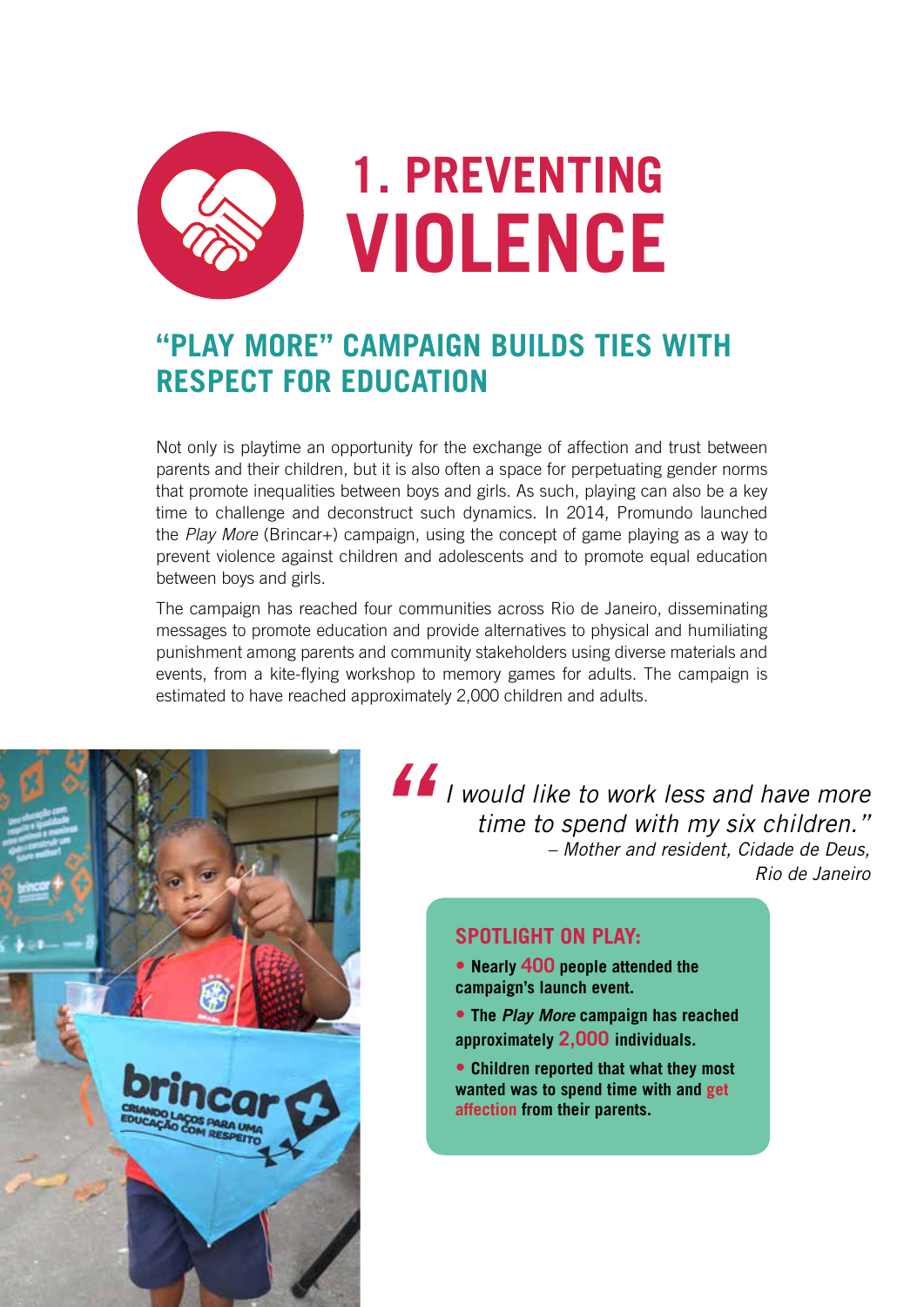# **Kicking Little Rocks**

As part of its "Fathers and Daughters" Project, Promundo led discussions with girls from Morro dos Prazeres, Rio de Janeiro, about how they would like to be educated and about their relationships with their fathers. Based on the discussions, the girls



developed the children's book *Chutando Pedrinhas* (*Kicking Little Rocks*, in English) with messages for men, inspiring fathers to reflect on the importance of equal education for boys and girls, their involvement in caring for their children, and the use of positive discipline rather than physical and humiliating punishments.

The book was released in August 2014, with the support of Save the Children, and distributed in libraries, schools, kindergartens, and community organizations in Rio de Janeiro, reaching about 4,000 people.

# **It's Not "Just Having Fun," It's Sexual Exploitation of Children and Adolescents**

"I'm more of a man when I teach how to have sex." "I just wanted to help." "She provoked me." These phrases come Promundo's research that shows strong linkages between rigid notions of masculinity and paying for sex with underage girls. The messages inspired Promundo's campaign "It's not 'just having fun,' it's exploitation," launched during the 2014 World Cup in Brazil, which seeks to challenge ideas that normalize the sexual exploitation of children and adolescents.

With graphic, audio, and digital components, the campaign reached all 11 Brazilian cities that hosted the 2014 World Cup. Campaign materials were strategically disseminated near soccer stadiums; in restaurants, bars, hotels, and subway stations; and on television.

Learn more about the campaign and its materials by visiting: **www.contraexploracaosexual.org.br/en/**

# FAI GEORGE\* 46 ANDS, TURISTA ESTRANGEIRO

SOBRE PAGAR POR SEXO COM ADOI ESCENTES EM SUA VISITA AO BRASIL

"What happens here, stays here." George\*, 46 years old, about paying for sex with adolescents when **visiting Brazil.** 

# **SPOTLIGHT ON IMPACT:**

**• Approximately 3 million tourists, both Brazilian and international, travelled the country during the World Cup**

**• 11 cities reached: Belo Horizonte, Brasília, Curitiba, Fortaleza, Manaus, Natal, Porto Alegre, Recife, Rio de Janeiro, Salvador, and São Paulo**

**• 35,000 cards distributed in bars and around tourist attractions**

- **120,000 guides distributed to fans in 11 cities**
- **About 2,000 campaign followers on Facebook**
- **Three campaign videos in three languages with approximately 1,500 YouTube views**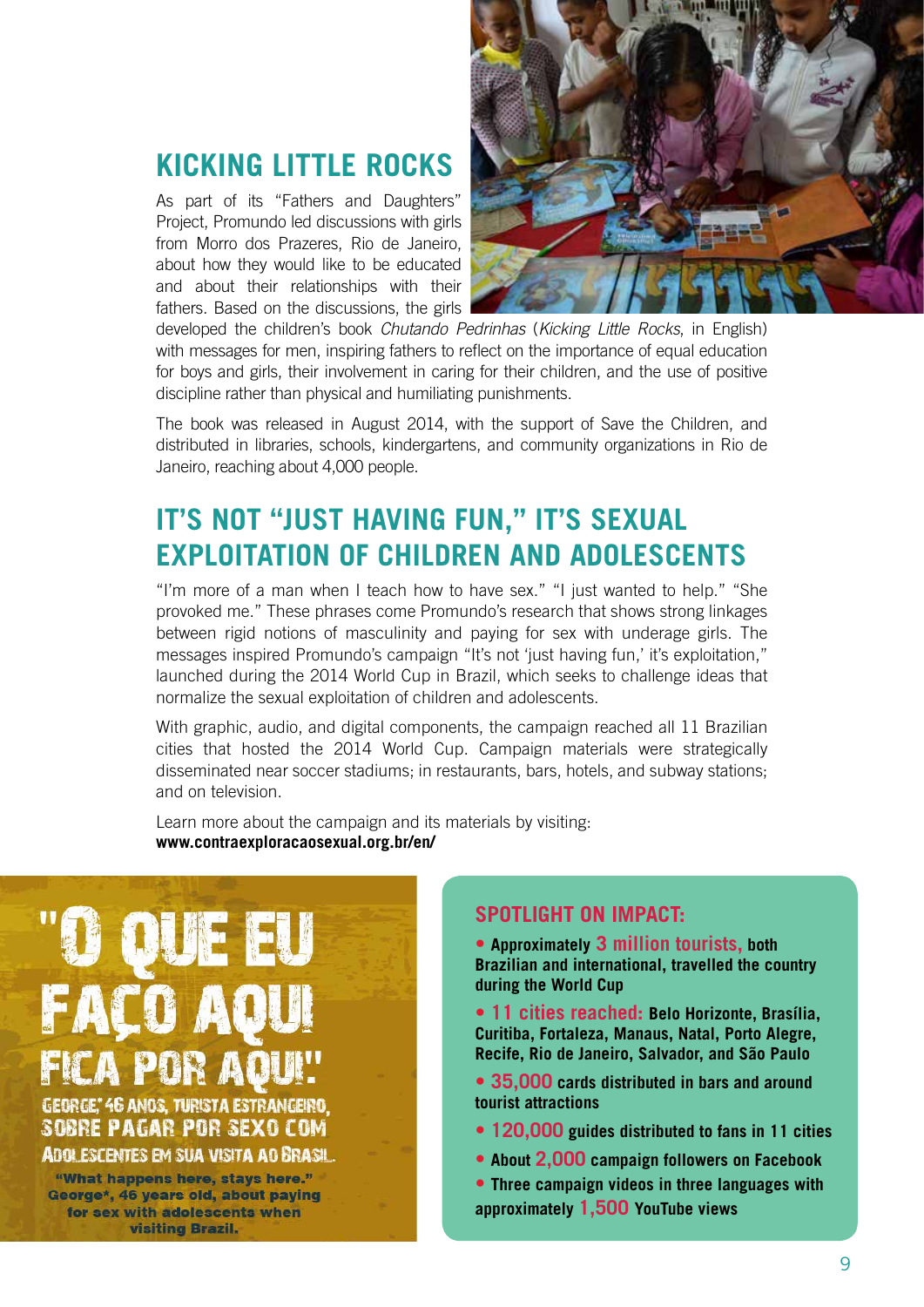

# **MenCare Engages Fathers as Equitable Caregivers Around the World**

MenCare is a global fatherhood campaign active in more than 30 countries on five continents. Its mission is to promote men's involvement as equitable, nonviolent fathers and caregivers in order to achieve family well-being, gender equality, and better health for mothers, fathers, and children. Promundo co-coordinates both the global campaign, including its international communications and advocacy, and the MenCare+ initiative in Brazil and Rwanda around sexual and reproductive health and rights and maternal, newborn, and child health.

# **WHAT'S NEW IN 2014**

**• At the MenEngage Global Symposium, MenCare led a workshop on global advocacy for involved fatherhood, introducing its** *State of the World's Fathers 2015* **report.**

**• Promundo and MenCare developed manuals, with World Vision, to work with men and boys to prevent sex-selective abortion in Armenia and to prevent child marriage in India.**

**• International Director Gary Barker testified at a US Senate Subcommittee hearing on violence against women, addressing MenCare's work in the health sector.**

**• At the annual meeting of the Clinton Global Initiative (CGI), Gary Barker asked private corporations to support gender equality and men's caregiving by partnering with MenCare to offer paid paternity leave.**

**• MenCare reached over 100,000 individuals worldwide online and through social media with high-impact messages about equitable, involved fatherhood and caregiving.**

**• Promundo and MenCare published academic papers on the importance of equitable and non-violent involvement of fathers in the journals** *Global Public Health and Men and Masculinities***.**

**• The half-hour documentary "Becoming Papa" on MenCare in Brazil premiered on PBS.**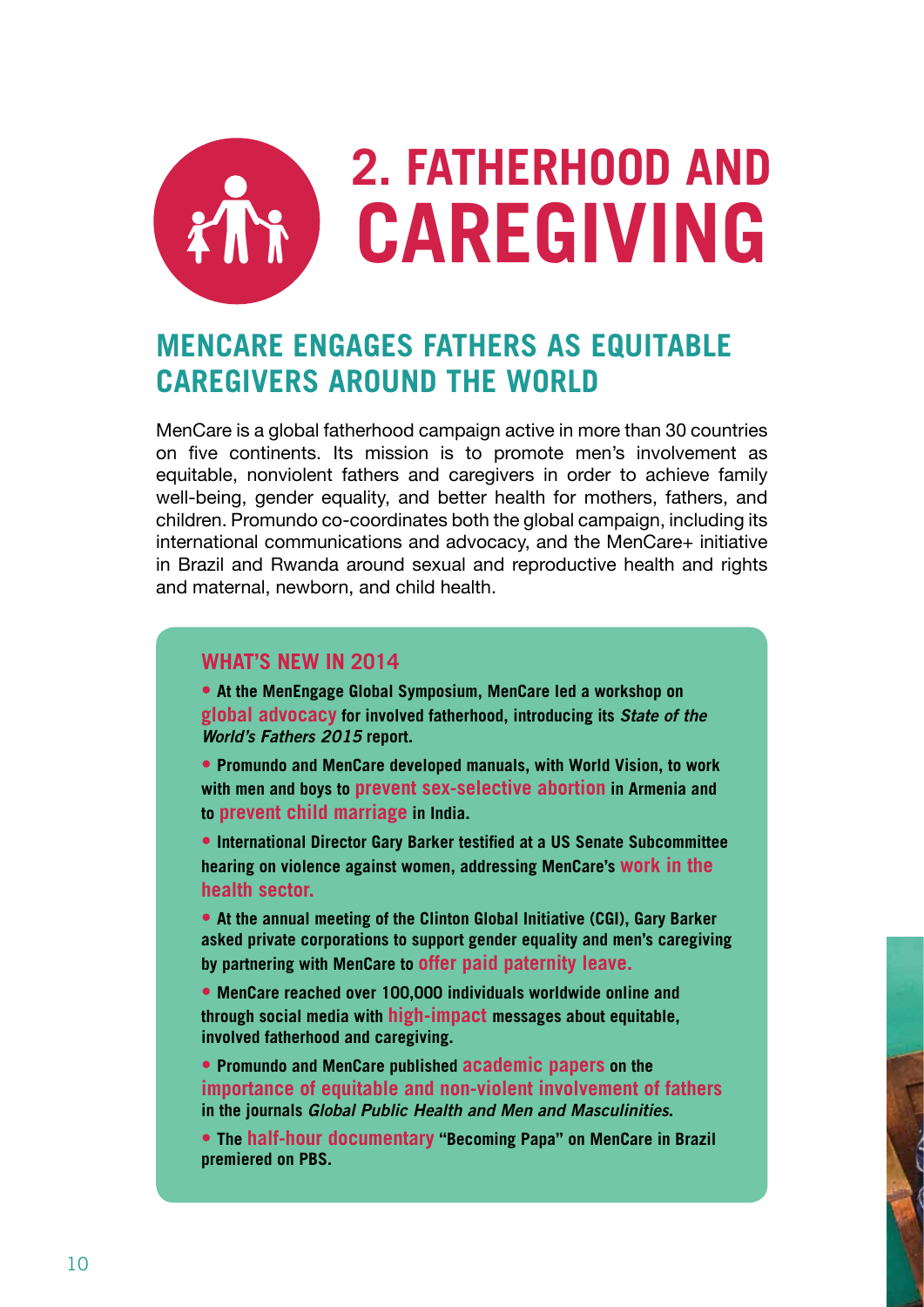# **mencare+**

# **BRAZIL**

• As part of the **MenCare+ campaign (+Pai) in Rio de Janeiro and Recife**, Promundo and Instituto Papai conducted trainings and campaigns to promote



maternal, newborn, and child health. In Rio de Janeiro, Promundo held workshops on gender-sensitization, men's caregiving, and sexual and reproductive health with high school students; with health professionals; and, in partnership with Instituto Noos, with men who had used violence. In Recife, workshops on gender and caregiving for pregnant couples and health professionals were carried out in partnership with Instituto Papai.

• Promundo, in collaboration with Rio de Janeiro's Municipal Office of Health and Civil Defense and Comitê Vida, organized the **"6th Symposium on Fatherhood, Singularities and Public Policies: Fatherhood and Care"** with 200 international experts and health professionals.

• Promundo launched the Brazilian adaptation of **Program P in Portuguese,** providing concrete strategies to engage men in active fatherhood from their partners' pregnancies through their children's early years.

• The "**You are my Father" campaign** ("*Você é meu pai*"), inspired by the MenCare global campaign, was launched in the community of Vila Zoaniza in Rio de Janeiro. A video about the campaign was produced and shown at the MenEngage Global Symposium in India.

# **RWANDA**

• In 2014, MenCare+ Rwanda fathers', young men's, and young women's groups saw approximately **95% attendance rates** throughout the 15-week cycles.

• Promundo and RWAMREC, in collaboration with the Rwandan Ministry of Health, began preparation the first **randomized control trial (RCT)** of MenCare fathers' groups.



• A **Kinyarwanda version of Program P**, MenCare's fatherhood manual, was created in Rwanda, in collaboration with Promundo and RWAMREC.

• The **Bandebereho ("Role Model") advocacy campaign** launched in August 2014 and targeted four Rwandan communities through football tournaments, community theater and song, tree planting, building construction, and distribution of Bandebereho informational materials.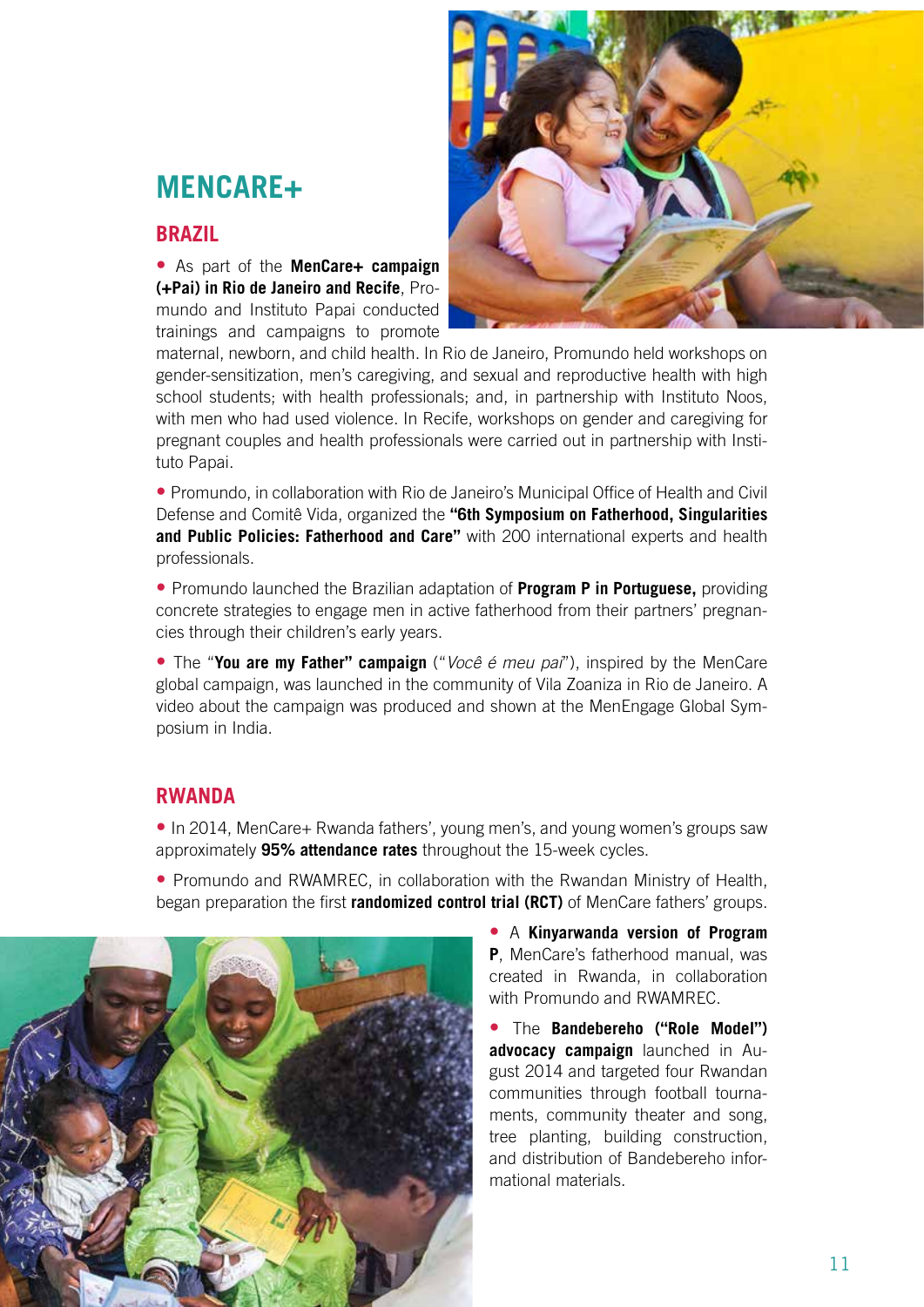# **3. CONFLICT &**  19 **SECURITY**

# **IMAGES in Democratic Republic of the Congo Reveals High Levels of Violence and Inequality**

Promundo and Sonke Gender Justice released the results from the International Men and Gender Equality Survey (IMAGES) in eastern Democratic Republic of the Congo (DRC) in June 2014, revealing high levels of gender-based violence and the continuing effects of conflict on couple and family relations. The comprehensive report was launched at

the Global Summit to End Sexual Violence in Conflict in London, the largest gathering ever brought together on the subject.



*What kind of man am I, who is not able to sustain the family? -Man, Goma Town, DRC*

## The report, *Gender Relations, Sexual*

*and Gender-Based Violence and the Effects of Conflict on Women and Men in North Kivu, Eastern Democratic Republic of the Congo*, affirms that the devastating impact of war in DRC affects nearly all those living in eastern DRC, and is manifested in highly inequitable and violent partner relations. It shows that years of conflict, combined with persistent poverty, limited functioning of the state and widespread inequitable norms in DRC, create multiple vulnerabilities for women and girls, and no shortage of vulnerabilities for boys and men as well.

# **Key Research Findings:**

**• Approximately 70% of men and 80% of women were directly affected by war and conflict in DRC.**

**• 22% of women were forced to have sex or were raped as part** 

**of the conflict, as were some 10% of men in DRC.**

**• 69% of men and 83% of women reported being ashamed to face their families because of a lack of work.**

# **Human Rights Training**

Promundo developed a 3-month course in human rights, gender, masculinities, and communities together with youth from Rio de Janeiro. The objective of the course is to empower community leaders to respond to human rights violations in their communities.

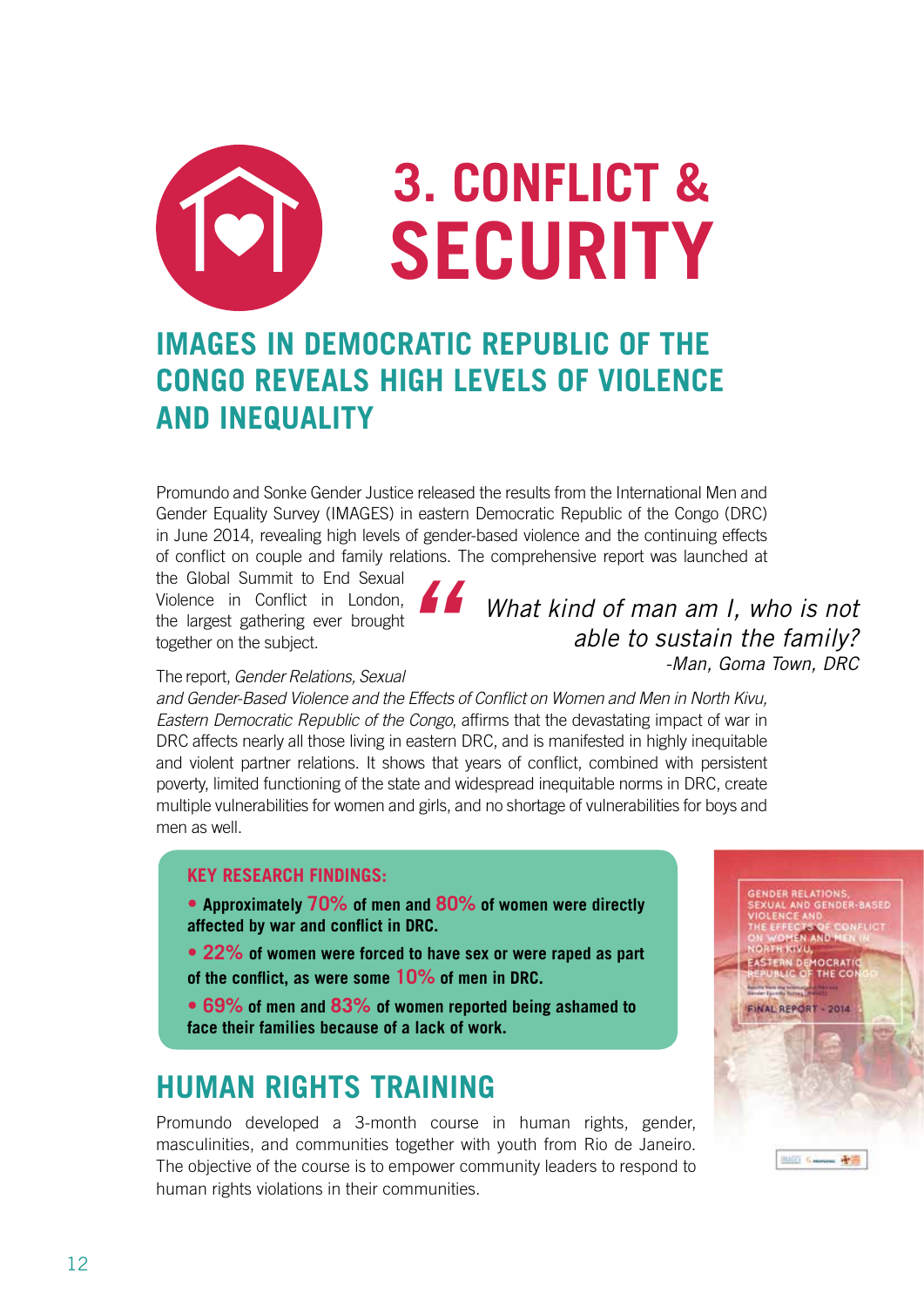# **4. ECONOMIC JUSTICE**

# **Companion Program to Brazilian Government's Women's Economic Empowerment Programming Engages Men as Partners**

Funded by UN Women's Fund for Gender Equality, Promundo's Bolsa Família Companion Program (which works in tandem with the Brazilian government's conditional cash transfer program, Bolsa Família) engages men as partners in the economic empowerment of women, encouraging men's involvement in domestic responsibilities and women's participation in decision making – both inside and outside the home – in order to promote greater gender equality among beneficiary families.

In 2014, the second year of the Bolsa Família Companion Program, Promundo led new awareness-raising workshops in urban areas of Recife, in conjunction with Instituto Papai, mobilizing both men and women in the community through a football championship. In Nova Friburgo, Rio de Janeiro, Promundo ran a pilot program with gender-sensitization workshops with women to generate recommendations for future interventions in rural areas.

## **KEY FINDINGS:**

- **Nearly 600 men and women were directly impacted.**
- **Participants adopted attitudes and behaviors more supportive of women's economic empowerment.**
- **Policy advocacy targeted the Ministry of Social Development, Social Assistance Reference Center, health centers and schools.**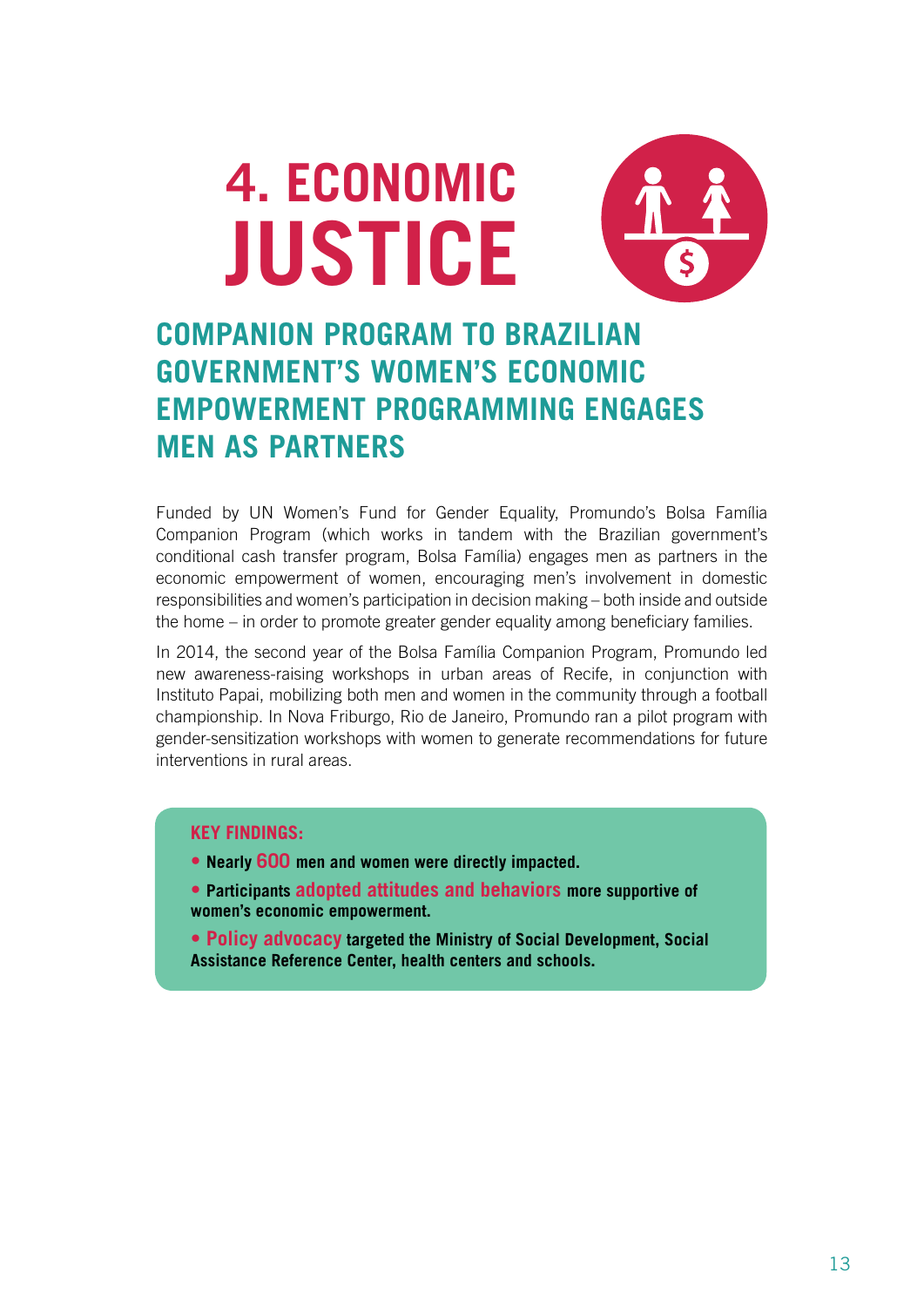

# **5. YOUTH & EQUALITY**

# **Research and Programming Work to Prevent Child Marriage in India and Brazil**

Child marriage is a universal issue. It occurs in every region and among people of every religion. As part of its global advocacy, Promundo became members of Girls Not Brides, a global partnership of more than 400 civil society organizations from over 60 countries working to address child marriage. To better understand and prevent this harmful practice, in 2014 Promundo conducted formative research and developed program tools related to child marriage in India and Brazil.

**INDIA** - In India, 18 percent of girls are married before the age of 15 and 47 percent are married before the age of 18. To address this, Promundo led formative research

to inform the development of *A More Equal Future*, a manual designed, with World Vision, to engage fathers, daughters, and families to critically examine and change norms that support child marriage.

**BRAZIL** - Brazil, while absent from many global discussions around child and adolescent marriage, ranks fourth in total numbers of child and adolescent marriage (both formal and informal) worldwide. In order to better understand the attitudes, practices, and implications of these marriages in Brazil, Promundo conducted field research in 2014 in partnership with the Federal University of Pará and Plan International Brazil, with support from the Ford Foundation; this research focused on the two Brazilian state capitals (Belem, Pará and Sao Luis, Maranhão) with the highest rates of child marriage. The study results (available in 2015) will provide a better understanding of Brazilian attitudes and practices around child marriage in both formal and informal unions – within the context of legal frameworks at the international, national, and regional levels.

## **KEY FORMATIVE RESEARCH FINDINGS FROM INDIA:**

**• Even though both dowry and child marriage before the age of 18 for girls and 21 for boys have been outlawed in India the practice continues, unabated and unhindered.**

**• Girls often do not want to get married and their consent is not sought. They feel that marriage dooms them to a life of hard manual labor, violence, a lack of freedom and no education.**

**• Fathers are responsible for initiating the marriage process and have the final say.**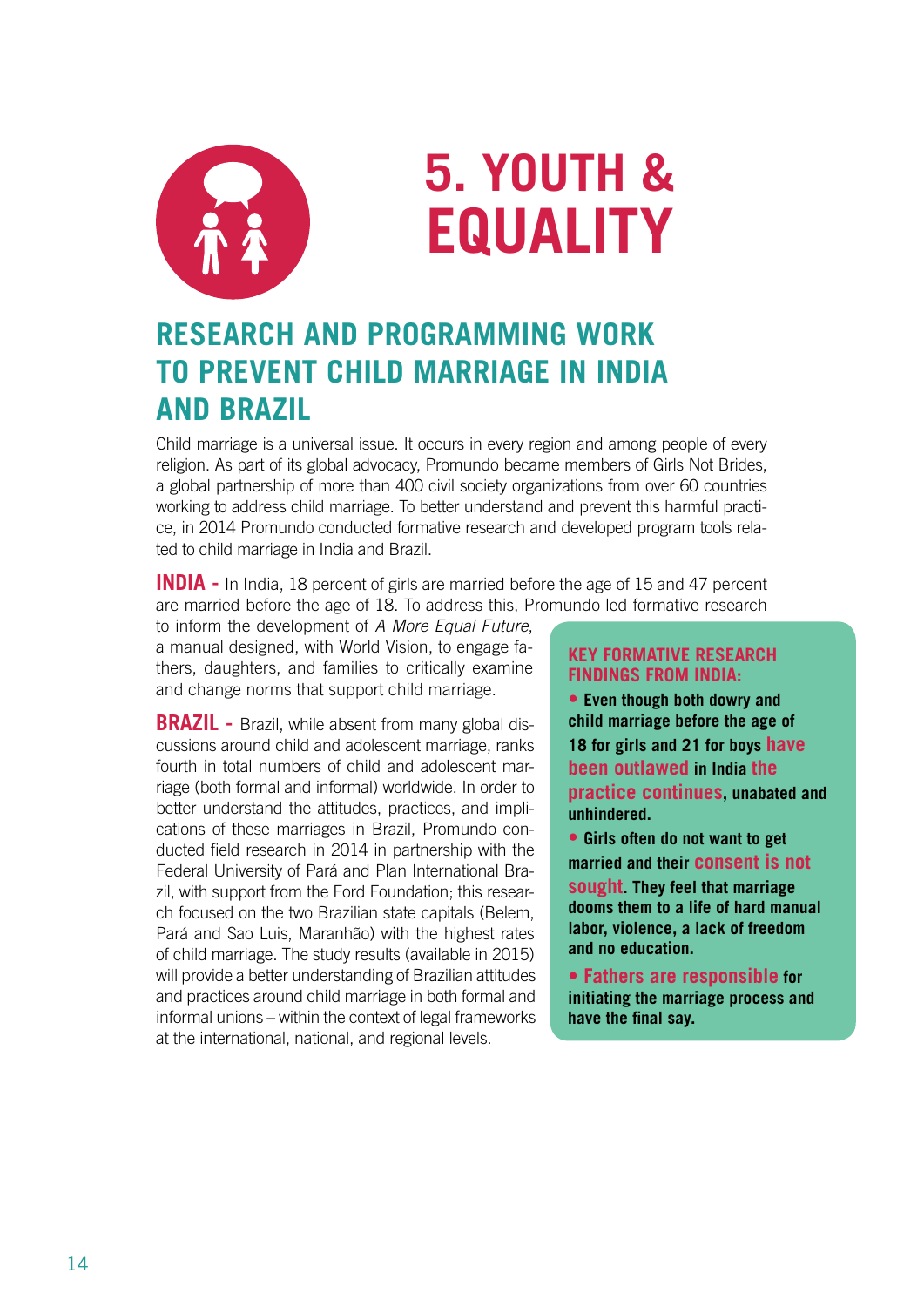# **Practicing Sports, Winning in Life**

In its third year, the project "Practicing Sport, Winning in Life" involved children and adolescents from three communities in Rio de Janeiro in sports activities, after-school tutoring, and targeted educational workshops to reflect upon and transform inequitable gender norms.

The project's goal was to help children and adolescents develop skills like cooperation and sense of responsibility through sports, thereby supporting academic achievement, promoting gender equality, and preventing violence. For participants who are 16 and older, the project also provided guidance related to professional opportunities.

Parents and guardians were involved in project activities both through group discussions and through a new campaign, launched in 2014, which sought to educate adults in preventing physical and humiliating punishment and in fostering dialogue with young people about sexual and reproductive health and rights.

## **Spotlight on Impact:**

**• 351 children and adolescents benefitted from sports activities while receiving education related to gender equality, sexual diversity, violence prevention, and sexuality.**

**• 1,500 parents, caregivers, and families benefited indirectly from information about the prevention of violence and corporal punishment and about the sexual and reproductive health and rights of young people.**

**• Youth participants showed improvement in personal development and relationships, demonstrating increased responsibility, autonomy, selfesteem, cooperation, and respectful relationships with peers and facilitators.**

**• Children and adolescents demonstrated improvement in academic performance, including critical thinking and writing, after participating in tutoring sessions.**

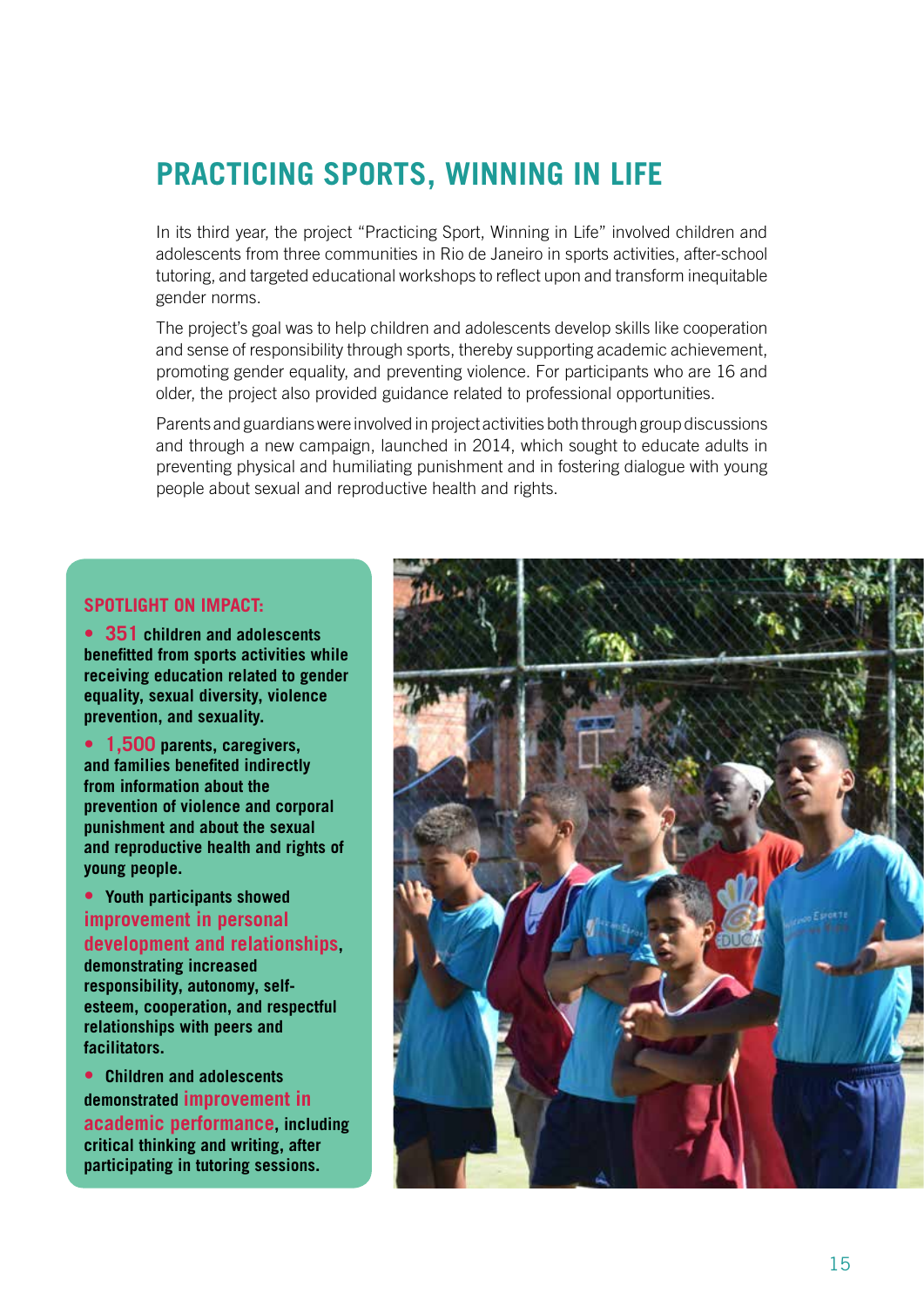

# **Research on Intimate Partner Violence Informs Action to Engage Men in Prevention**

During the Global Summit to End Sexual Violence in Conflict in June 2014, the International Center for Research on Women (ICRW) and Promundo released a new report on the prevalence of rape and sexual violence in Chile, Croatia, India, Mexico and Rwanda. The report, *The Making of Sexual Violence: How Does a Boy Grow Up to Commit Rape?*, presents findings related to men's self-reported perpetration of sexual violence, investigates seven domains of possible influences on men's perpetration of sexual violence, and provides actionable lessons and recommendations as part of the International Men and Gender Equality Survey (IMAGES). The report is one of several secondary analyses from IMAGES, launched in 2008 and co-coordinated by Promundo and ICRW.

# **About IMAGES**

IMAGES, a multi-year, multi-country initiative, has gathered household-level data on men's attitudes and practices related to gender and violence, along with women's opinions and reports of men's behavior in 10 countries to date. Within that overarching theme, IMAGES also explores a broad range of issues, such as fatherhood, childhood experiences and men's health. By understanding men's attitudes and actions – as well as what influences each – violence prevention advocates will be better able to engage men as key allies in the pursuit of gender equality and nonviolence.

## **KEY RESEARCH FINDINGS:**

**• Male respondents' selfreported rates of perpetrating rape range from 4% to 25%.**

**• Men who witnessed** 

**violence against their mothers are also consistently and significantly more likely to have reported perpetrating sexual violence.**

**• Men who hold attitudes of male privilege and entitlement are consistently more likely to perpetrate rape.**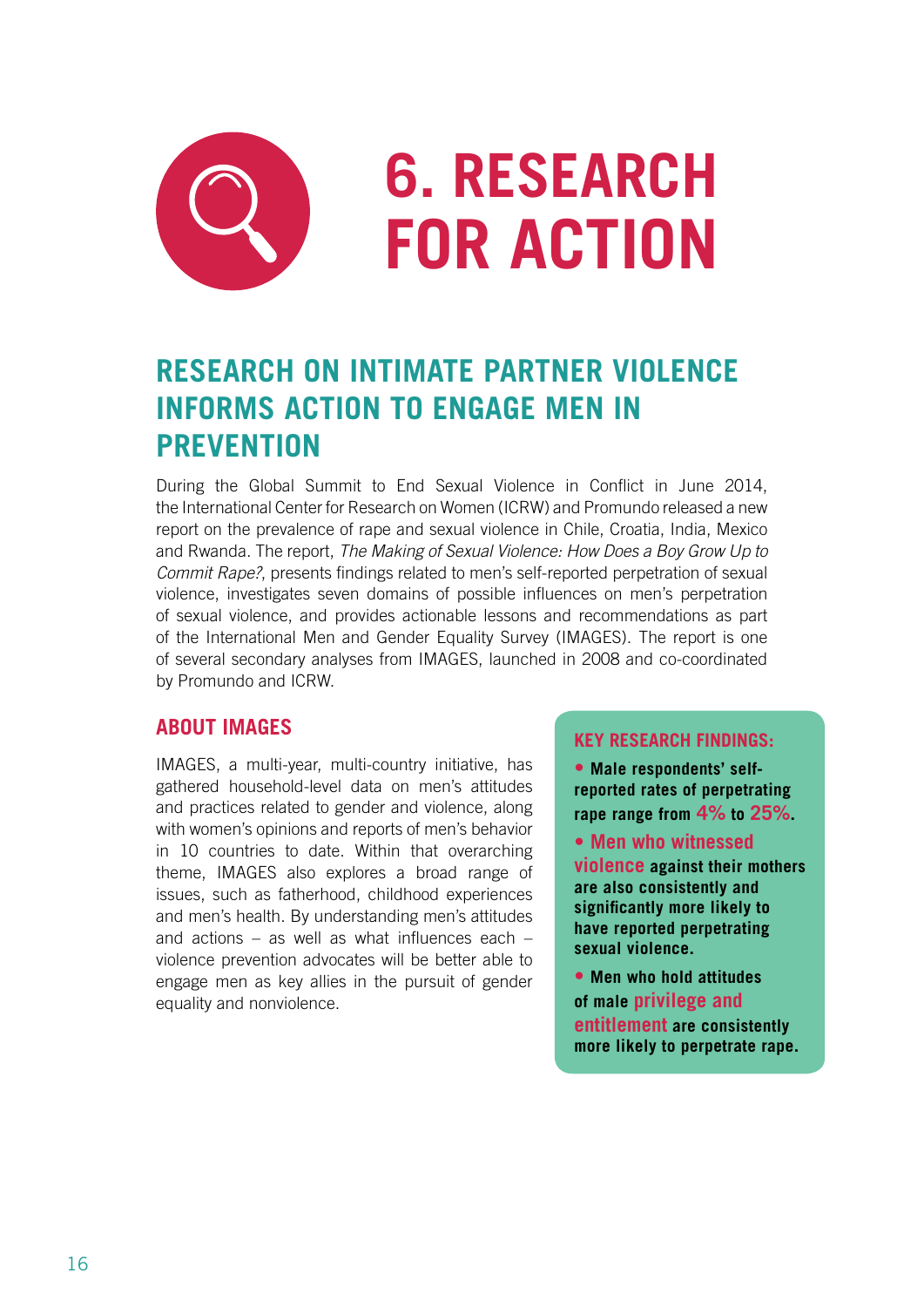# **OUR AWARDS AND EVENTS**



# **MenEngage Global Symposium in New Delhi Calls Us to Action for Gender Justice**

*"The gender justice revolution will be fought with civil society, that's us, calling for structural changes – in policies and in the working conditions of women and men. The revolution will be won when women and men work together toward a common and bold vision that sees us not as competing but as interconnected."*

*– Gary Barker, International Director of Promundo*

More than 1,200 gender equality experts, advocates, researchers, and individuals from 94 countries to gathered for the second-ever MenEngage Global Symposium in New Deli, India in November 2014. The symposium provided an opportunity for discussion around advancing global and national efforts to engage men and boys in achieving gender equality. Participants left the symposium with a renewed sense of hope and purpose for collectively engaging men and boys around the world as catalysts for change.

Promundo organized and participated in events related rebuilding communities in postconflict settings, engaging men and boys to end child marriage, transforming gender relations to improve health outcomes, and preventing violence by promoting critical reflection about gender norms with youth. The MenCare campaign, which Promundo co-coordinates globally, introduced its upcoming *State of the World's Fathers* report as an advocacy tool to successfully effect change in policies that promote men's and boys' caregiving.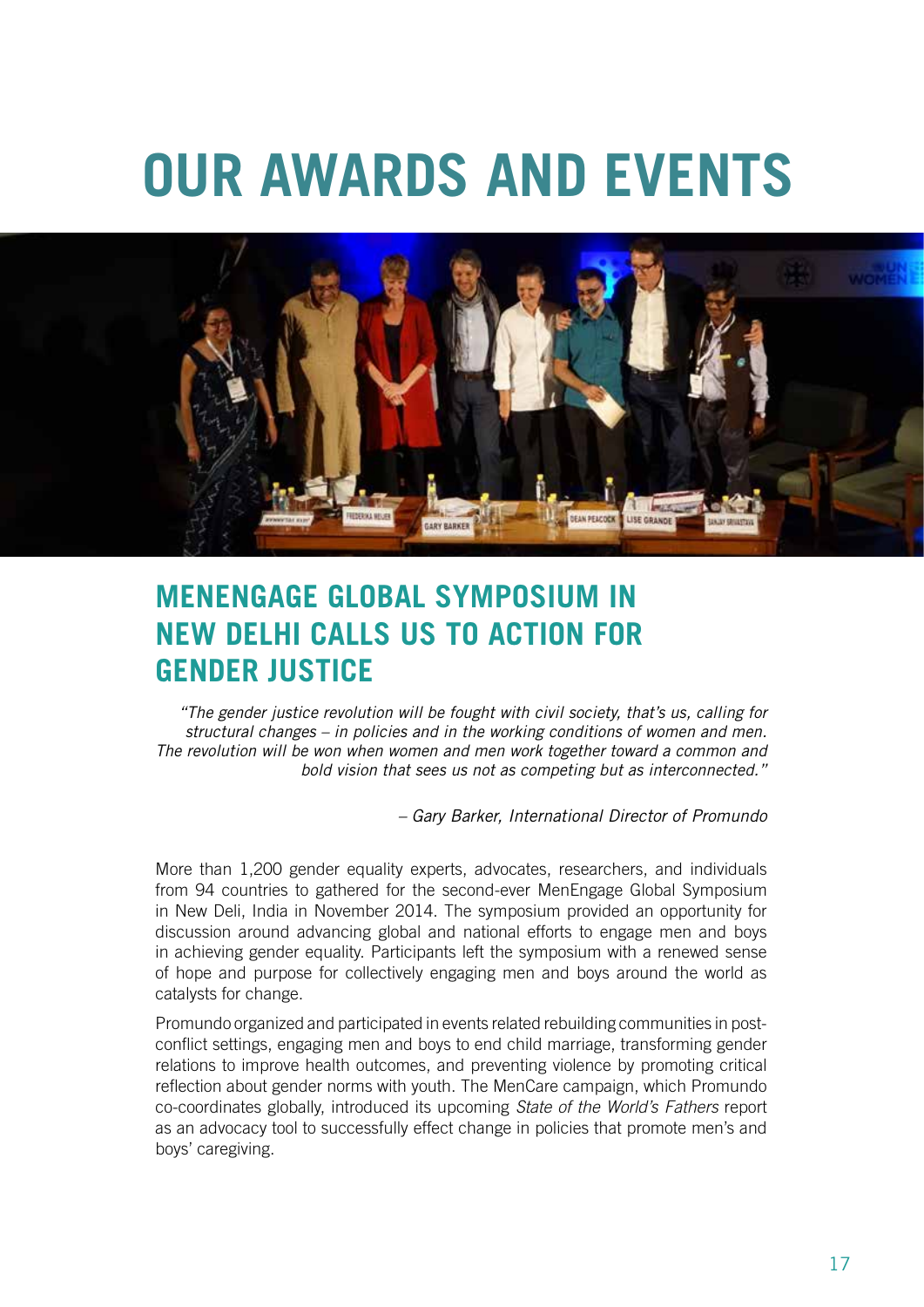# **Promundo's Children's Book Wins Avon Communications Award for Community Change**

Promundo was one of five recipient organizations of the 3rd Annual Avon Communications Awards: Speaking Out About Violence Against Women on March 31, 2014. Created by the Avon Foundation for Women and Futures Without Violence, the award recognizes organizations whose innovative communication strategies help to transform communities, institutions, policies and behaviors to prevent and end violence against women and children.

An international panel of judges selected the winning campaigns from over 870 communication strategies submitted by 303 organizations in 78 countries.

The children's book *Vento no Rosto* (*Wind on my Face*, in English), developed by Promundo with funding from Save the Children, aimed to give a voice to children and youth about how they think could be educated without the use of violence. The work is part of Promundo's efforts to stimulate the debate about alternative education without the use of physical and humiliating punishment.



# **International Director Gary Barker Testifies at US Senate Subcommittee Hearing on Violence Against Women**

Promundo's International Director Gary Barker testified at a United States Senate Subcommittee hearing on the need for global action to prevent violence against women on June 24, 2014.

In his remarks, he addressed the importance of engaging men and boys who witness and experience violence, in order to break cycles of violence worldwide. His recommendations included the provision of consistent funding for programs that work with men to prevent violence, along with passage of the International Violence Against Women Act (IVAWA).

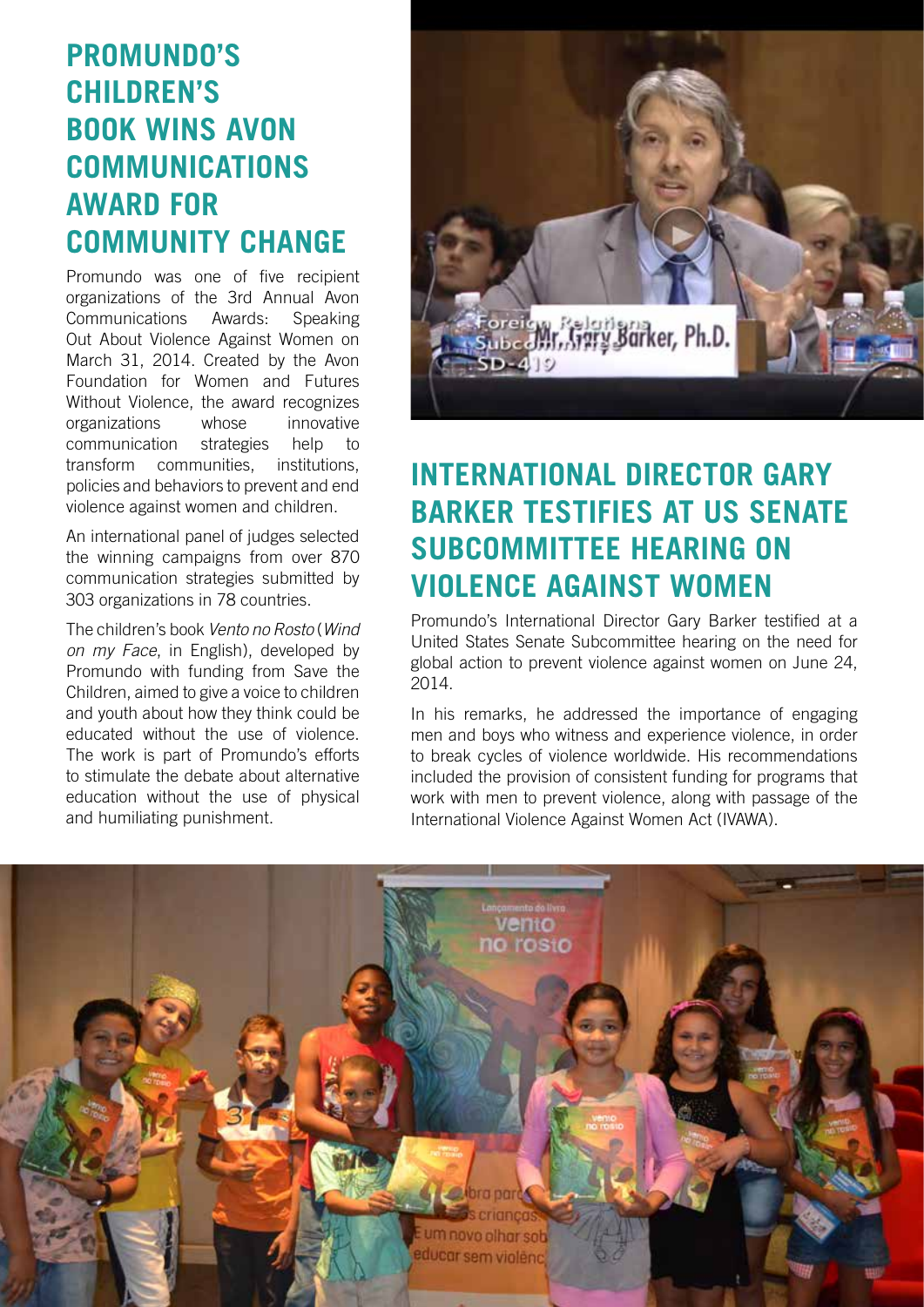

# **Promundo Wins Inaugural Womanity Award to Transform Gender Norms in Lebanon**

Promundo and ABAAD, a Beirut-based NGO, were announced as the recipients of the first-ever Womanity Award from the Womanity Foundation on May 20, 2014. With the award's support, the two organizations are partnering over a three-year period to adapt, deploy, and evaluate Promundo's Program H in Lebanon to promote equitable gender norms with young men – most notably in refugee camps. The partnership between Promundo and ABAAD represents the first time that Promundo's Program H, a comprehensive curriculum that encourages young men to question rigid gender norms and adopt nonviolent attitudes and behaviors, will be implemented in the Middle East and North Africa and with displaced and refugee populations. The project staff will work with school administrators, religious leaders, and community leaders to expand the reach and increase the effectiveness of the intervention, building a model that can be replicated throughout the North Africa and Middle East region and elsewhere.

# **Seminar Showcases Progress in Policies that Promote Men's Participation in Prenatal Care and Fatherhood**

The Sixth Symposium on Fatherhood, Singularities and Public Policies: Fatherhood and Care took place in Rio de Janeiro August 13-14, 2014, organized by the city's Municipal Office of Health and Civil Defense, Comitê Vida and Promundo. This event brought together about 200 experts and health professionals, who shared information and experiences related to masculinity, fatherhood, and caregiving, with the goal of contributing to a culture favorable to men's involvement in prenatal and postnatal care, maternal and child health and men's care of their own health needs. Program P, a manual of best practices to engage men as active fathers, was launched in Portuguese during the seminar.

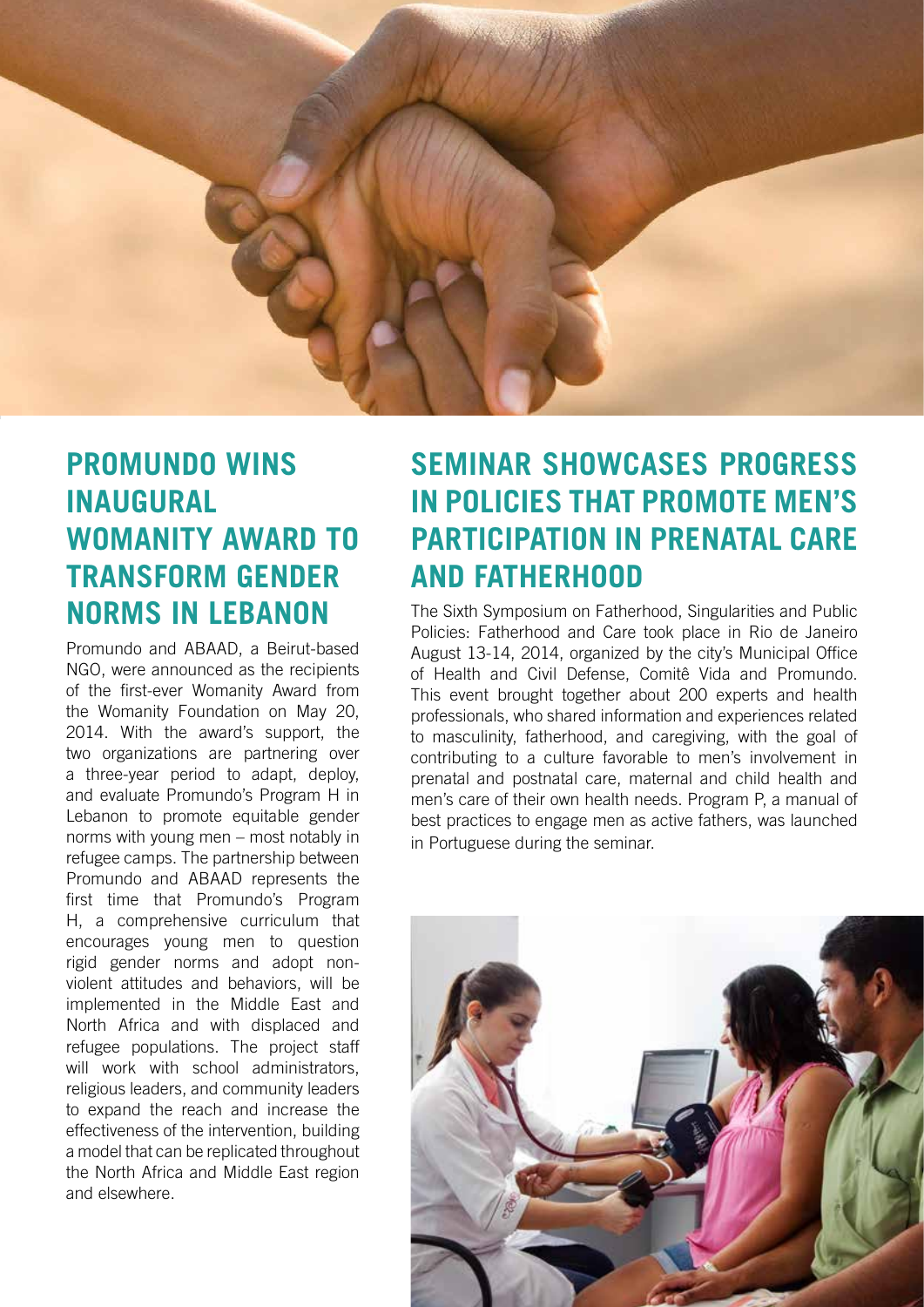# **"Becoming Papa," a Documentary on Promundo's Work in Brazil, Premieres on PBS**

"Becoming Papa," a half-hour documentary about Promundo's work in Brazil, follows the journey of two men from Rio de Janeiro's favelas as they make the decision to live their lives violence-free, learning the strength of equality and the power of being caring fathers for their children. The documentary premiered on PBS on May 23, 2014 and was reaired throughout Father's Day weekend. "Becoming Papa" was produced by PBS-To The Contrary, which airs internationally in 75 countries on Voice of America TV and is available to 123 million people worldwide.



# **Promundo Makes the Case for Paid Parental Leave at the Clinton Global Initiative**

On September 23, 2014, Promundo's International Director Gary Barker spoke at the 2014 Annual Meeting of the Clinton Global Initiative (CGI), asking private corporations to support gender equality and men's caregiving by offering paid paternity leave as a key part of their family leave policies. In conjunction with the event, Promundo (through the global MenCare campaign that it co-coordinates) produced a collection of materials – including a webpage – on the benefits of paid paternity leave for women, children, men, and businesses.

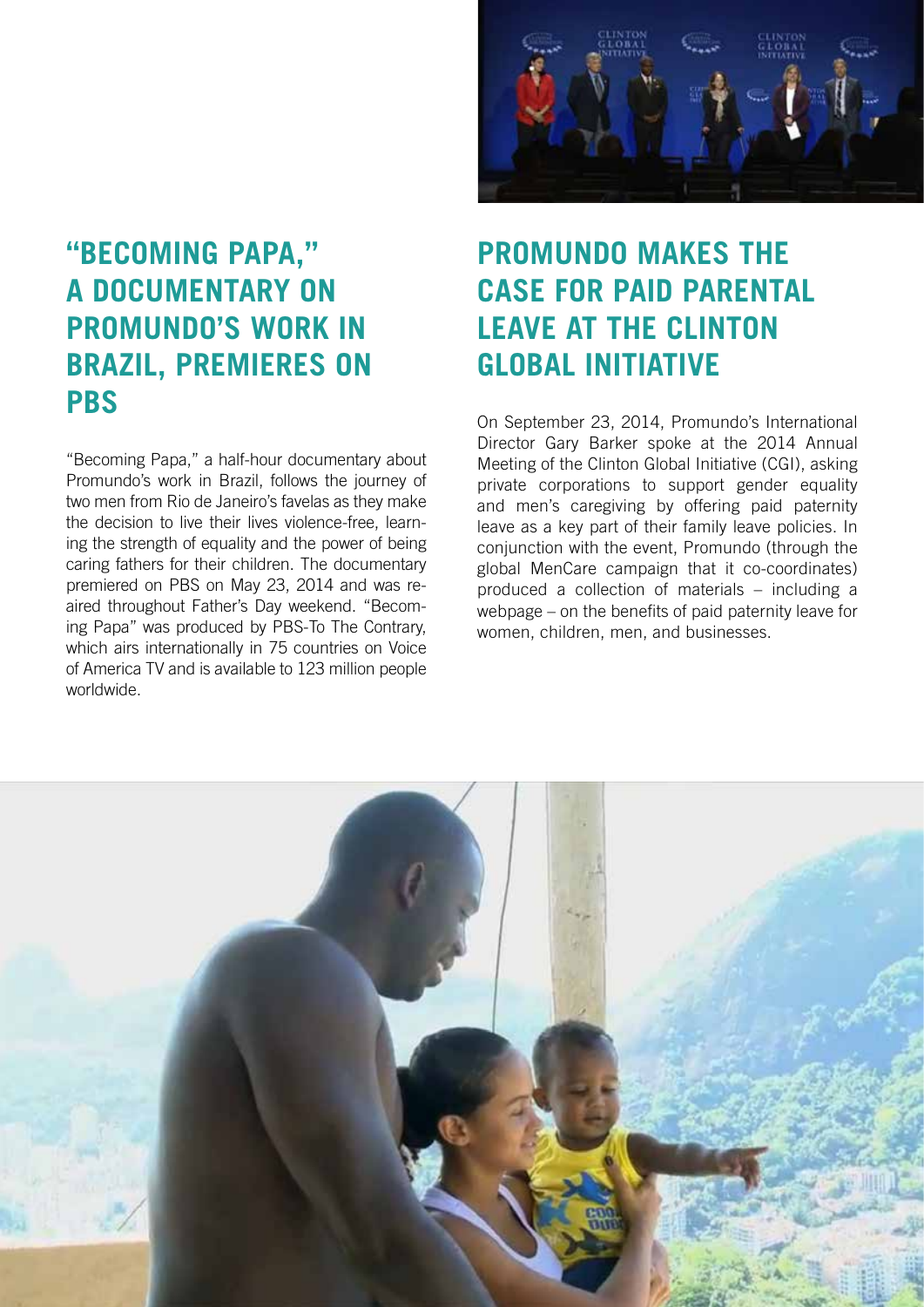# **OUR FINANCIALS\***

# **Promundo-US 2014 Revenue (United States)**

| <b>GRANTS</b>                  | (USD)          |
|--------------------------------|----------------|
| <b>ARCUS FOUNDATION</b>        | \$150,000.00   |
| BERNARD VAN LEER FOUNDATION    | \$400,039.00   |
| DUTCH FOREIGN MINISTRY         | \$1,139,337.00 |
| UBS OPTIMUS FOUNDATION         | \$204,282.00   |
| <b>UNTF</b>                    | \$737,821.00   |
| <b>WOMANITY FOUNDATION</b>     | \$166,531.00   |
| <b>PROGRAM SERVICE REVENUE</b> |                |
| <b>CARE BALKANS</b>            | \$634.51       |
| <b>CONCERN WORLDWIDE</b>       | \$37,325.13    |
| SAVE THE CHILDREN              | \$15,850.00    |
| SONKE GENDER JUSTICE           | \$236,972.00   |
| <b>UN WOMEN</b>                | \$39,815.00    |
| <b>UNFPA</b>                   | \$92,483.00    |
| <b>WOMANITY FOUNDATION</b>     | \$5,000.00     |
| <b>WOMEN FOR WOMEN</b>         | \$12,688.00    |
| <b>WORLD BANK</b>              | \$305,929.40   |
| <b>WORLD FISH</b>              | \$40,872.45    |
| <b>WORLD VISION</b>            | \$21,371.78    |
| <b>TOTAL</b>                   | \$3,606,951.78 |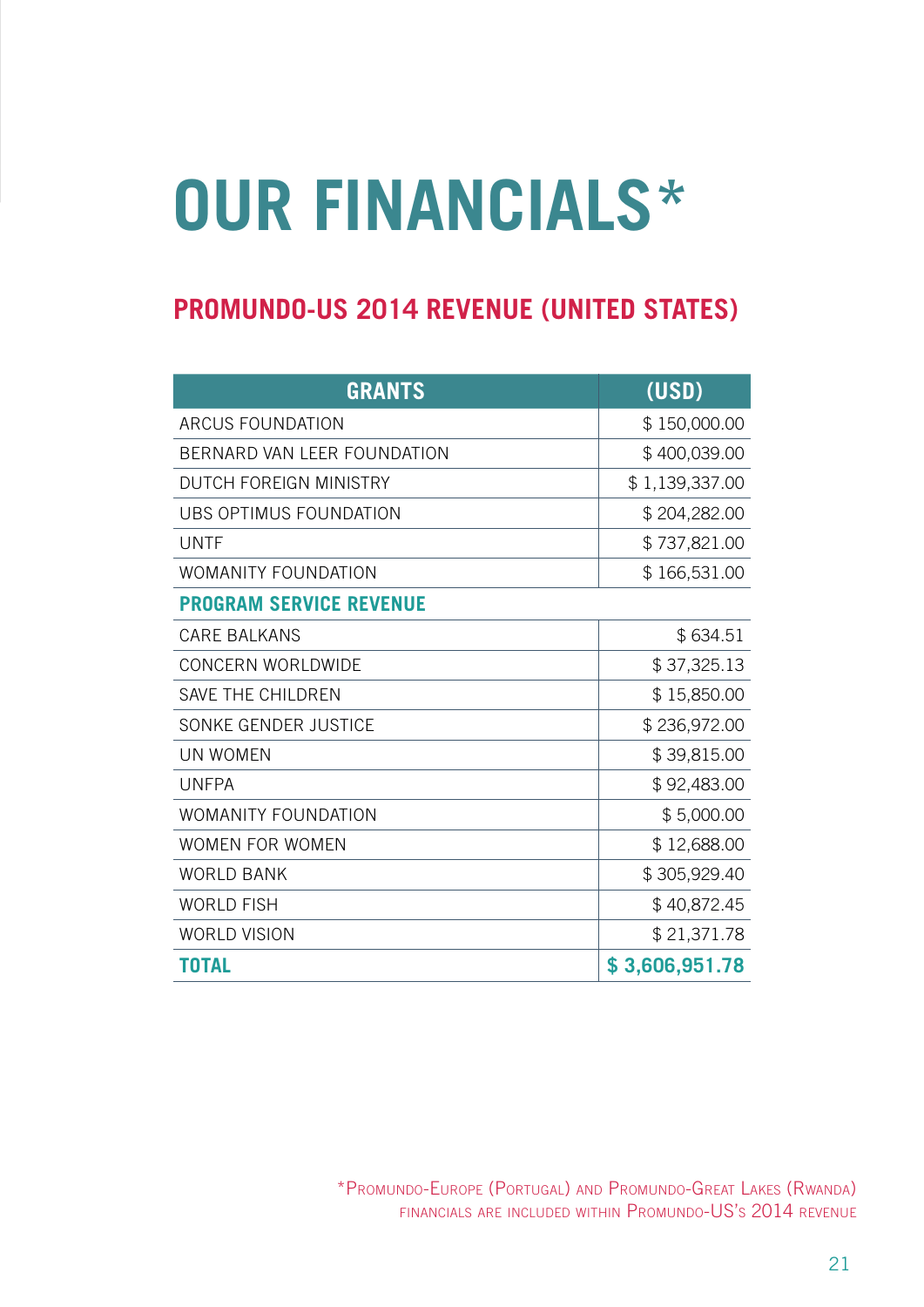# **Instituto Promundo 2014 Revenue (Brazil)**

| <b>OPERATIONAL REVENUE (IN BRAZILIAN REAIS)</b>                            |                  |
|----------------------------------------------------------------------------|------------------|
| DEFRAYAL OF<br><b>HUMAN RESOURCES &amp; OPERATIONAL</b><br><b>EXPENSES</b> | R\$ 1,240,834.04 |
| CHILDHOPE/PROJETO LEGAL                                                    | R\$94,941.08     |
| <b>COMIC RELIEF</b>                                                        | R\$ 102,862.00   |
| OAK FOUNDATION INSTITUTIONAL GRANT                                         | R\$ 110,433.70   |
| UN WOMEN - FUND FOR GENDER EQUALITY                                        | R\$118,072.29    |
| <b>SRHR FUND</b>                                                           | R\$525,594.74    |
| <b>IDRC</b>                                                                | R\$167,781.00    |
| ABRINQ/SCS                                                                 | R\$12,260.00     |
| <b>FORD FOUNDATION</b>                                                     | R\$45,348.30     |
| <b>PLAN</b>                                                                | R\$ 10,923.75    |
| <b>KNH</b>                                                                 | R\$ 52,617.18    |
| <b>TECHNICAL ASSISTANCE CONTRACTS</b>                                      | R\$ 587,827.41   |
| <b>ELETROBRAS</b>                                                          | R\$ 13,864.11    |
| GIZ (WORKSHOPS)                                                            | R\$ 5,962.00     |
| <b>PETROBRAS</b>                                                           | R\$463,275.70    |
| <b>IBD</b>                                                                 | R\$ 45,432.64    |
| GIZ (ACTIVITIES USING SPORTS)                                              | R\$ 11,409.04    |
| <b>USAID</b>                                                               | R\$47,883.92     |
| <b>OTHER REVENUES</b>                                                      | R\$ 35,414.09    |
| 3RD ANNUAL AVON COMMUNICATIONS AWARD                                       | 11,000.00<br>R\$ |
| <b>FINANCIAL REVENUES</b>                                                  | R\$ 23,855.91    |
| NATIONAL DONATIONS                                                         | R\$ 558.18       |
| <b>OPERATIONAL REVENUE TOTAL</b>                                           | R\$ 1,864,075.54 |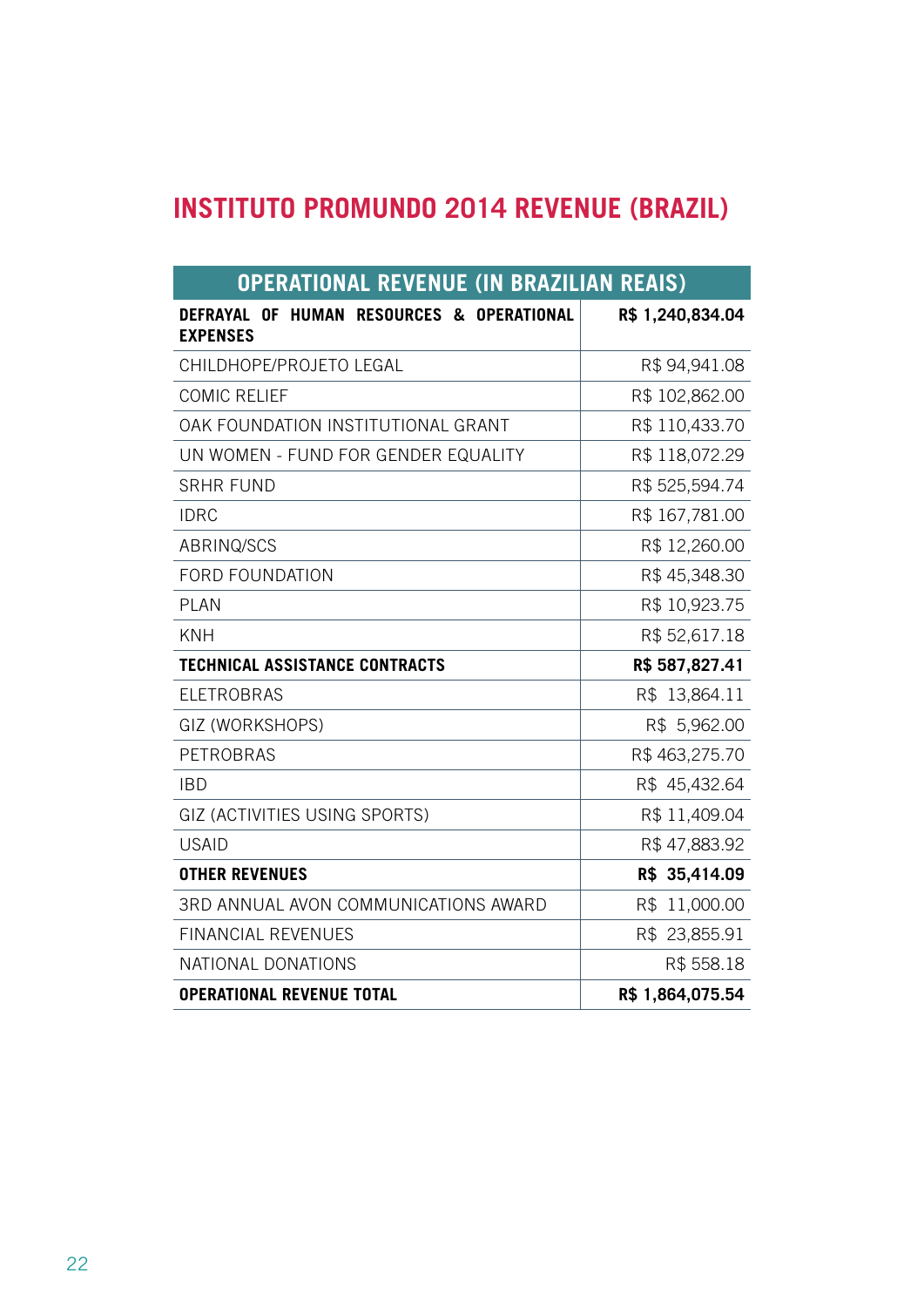| <b>PROJECTS REVENUE (IN BRAZILIAN REAIS)</b>   |                  |
|------------------------------------------------|------------------|
| CHILDHOPE/PROJETO LEGAL                        | R\$ 53,053.27    |
| <b>COMIC RELIEF</b>                            | R\$ 223,331.43   |
| <b>OAK FOUNDATION</b>                          | R\$108,934.60    |
| UN WOMEN - FUND FOR GENDER EQUALITY            | R\$179,098.71    |
| <b>SRHR FUND</b>                               | R\$981,655.10    |
| <b>IDRC</b>                                    | R\$ 267,980.52   |
| ABRINQ/SCS                                     | R\$ 51,064.72    |
| <b>FORD FOUNDATION</b>                         | R\$ 195,771.18   |
| <b>PLAN</b>                                    | R\$78,832.15     |
| GIZ (ACTIVITIES USING SPORT)                   | R\$93,361.70     |
| KNH                                            | R\$123,278.00    |
| <b>PROJECTS REVENUE TOTAL</b>                  | R\$ 2,356,361.38 |
| <b>BUDGET TOTAL (IN BRAZILIAN REAIS)</b>       | R\$4,220,436.92  |
| <b>BUDGET TOTAL (EQUIVALENT IN US DOLLARS)</b> | \$1,207,945.77   |